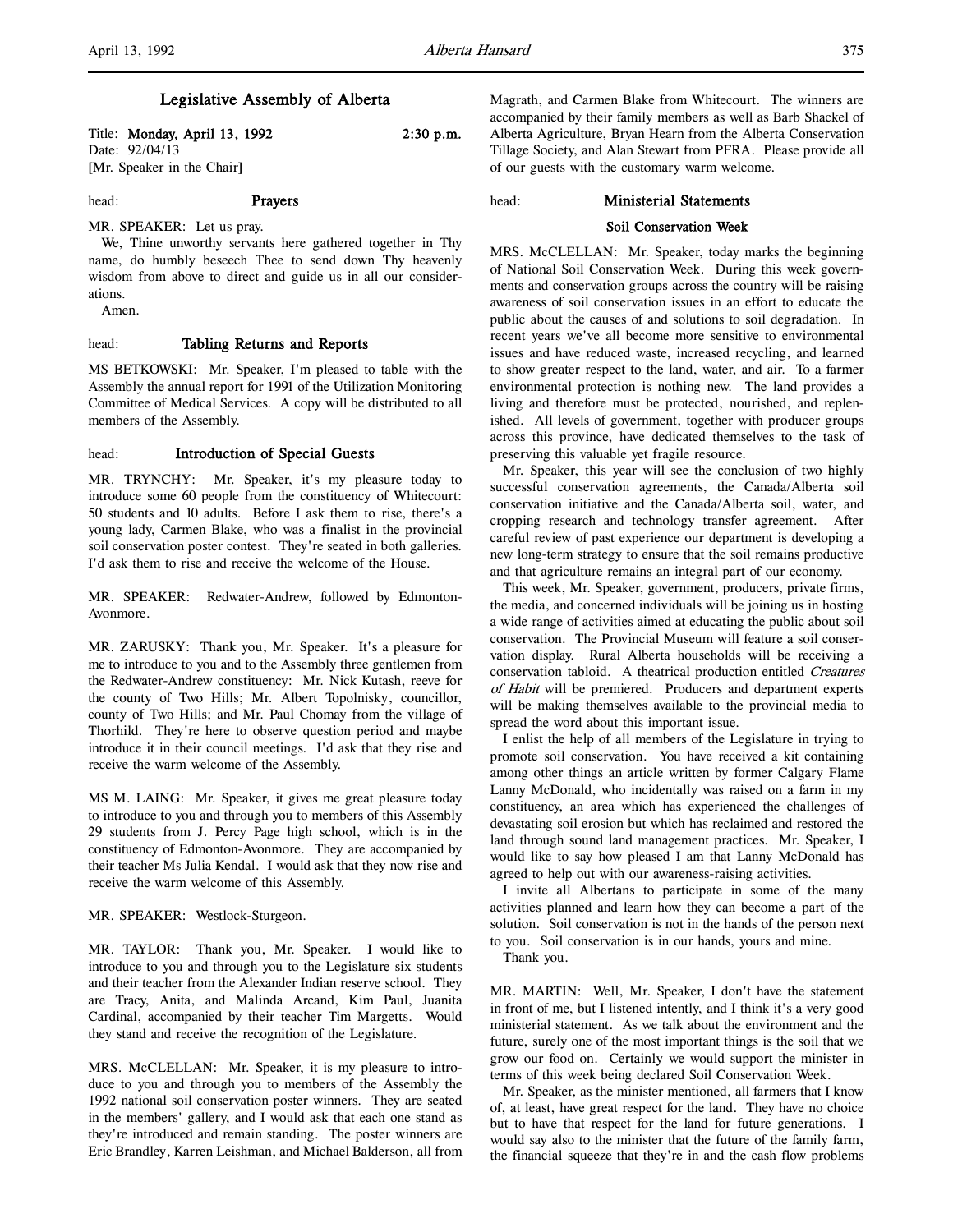– and this has been told to me by farmers. Sometimes they do things to their land for the quick fix; in other words, sometimes they have no choice, they feel. They overuse chemicals or pesticides or whatever. So I think we have to deal with both ends of it: the debt, the problems that the family farm is facing. If we don't deal with that end of it, I suggest to you that in the short fix people will be doing things to make the quick buck, and I don't necessarily blame them for that. Sometimes it's just survival, Mr. Speaker.

## 2:40

I would also commend the minister for, I think, a very good choice in Lanny McDonald, an excellent choice and somebody that's respected right across the province. It's her constituency, but as she knows, my hometown is Delia. If I may say so, I used to play against his father, and he was certainly mean on the boards, I'll tell you.

So all in all, I support the minister's statement, Mr. Speaker.

## Speaker's Ruling Ministerial Statements

MR. SPEAKER: Just a small procedural difficulty. As the Leader of the Opposition pointed out, it is customary for copies of ministerial statements to be delivered not only to the Leader of the Opposition but also the Chair before they're delivered. Please and thank you.

On this day it's nice to note a good, successful Calgary Flame, since they've now been eliminated from the play-offs.

## head: Oral Question Period

## Municipal Financing Corporation

MR. MARTIN: Mr. Speaker, frankly this government has been evasive in its answers to our questions about the fate of the \$300 million surplus in the Municipal Financing Corporation. We now know why. We now know that the government plans to take some money for the General Revenue Fund and pay the balance back to municipalities through AMPLE grants. Last year it was lottery grants. This year it will be the Municipal Financing Corporation surplus, whatever it takes to inflate the revenues and make the deficit look smaller. That's what this exercise is all about. My question to the Minister of Municipal Affairs: as the advocate for local governments why did the minister allow this raid on revenues that we believe rightfully belongs to the municipalities?

MR. FOWLER: Mr. Speaker, I think the hon. Leader of the Opposition is well aware that the Budget Address is being made this afternoon, and what he is questioning refers to the 1992-93 budget. While I may of course, as expected, be in a position to respond to some of those questions, I think the people of Alberta have a right to hear the Budget Address as delivered by the Provincial Treasurer this afternoon.

MR. MARTIN: This is not a secret anymore. It's been told to the mayor of Calgary. We know it's coming down, so don't hide behind the budget. Let's answer the questions now.

Mr. Speaker, what I'm saying to the minister is that this is a little bit like me being charged too much for my credit card, and then the credit card company turning around to the bank and saying, "You can have some, and then we're going to share the rest with the rest of Albertans." That's really what it's about. Now, my question to the minister is simply this: doesn't the minister see the basic unfairness of taking money from local authorities, who paid high interest rates during some very tough times? Surely this money should go back to them.

MR. FOWLER: This government, of course, agrees completely with the hon. Leader of the Opposition, Mr. Speaker, and has set that plan in stage long before the questions that have arisen today. In fact, I am pleased to advise this Assembly and all members of it, for those who have not been able to determine it from past budgets and accounts, that this government has in fact helped with the debt management of municipalities in the amount of approximately \$2 billion up to this year. [some applause]

MR. MARTIN: The backbenchers can clap all they like and pound all they want. That wasn't your money; it's the taxpayers of Alberta.

What we're talking about is a very specific program, Mr. Speaker, where you're basically going to raid that money that they paid too much for. My question is simply this: how is it fair when some money goes to AMPLE grants, which basically benefit all local authorities, and it's not going back to the people who contributed it? How is that fair?

MR. FOWLER: It's most distressing to get that kind of question, which indicates as proof positive that the Leader of the Opposition has no understanding at all not only of our budget process but where the money comes from and where it goes. Mr. Speaker, I wish to advise that the money that has been distributed to date, the \$2 billion, does in no way, shape, or form belong in some manner to the municipalities. It does, in fact, belong to all Albertans, as most of it comes out of the General Revenue Fund.

MR. SPEAKER: Second main question, Leader of the Opposition.

MR. MARTIN: Mr. Speaker, I'd like to designate my second question to the Member for Edmonton-Calder.

### Social Policy

MS MJOLSNESS: Mr. Speaker, there are thousands of children living in poverty in Alberta, but obviously they are not a priority for this government. The throne speech mentions nothing about helping these children. There are many issues relating to poverty, but one consequence is that children go hungry, which has a serious effect on their ability to learn. One possible solution is a breakfast or lunch program in schools, which was endorsed at the Alberta Teachers' Association conference on child poverty this past weekend. I'd like to ask the Minister of Family and Social Services: given that food programs work to help these children and that business and community members are prepared to share in the delivery of these programs, will the minister now agree to take immediate action and develop programs in schools where there is a need for these kinds of programs?

MR. OLDRING: Let me first of all say that I think all of us in this Assembly share the concern as it relates to child poverty. It's something that needs to be addressed not only at a local level and a provincial level but a national level. It's also of interest to note that as we look at national statistics, through the most recent information I've been provided with, we find out that the lowest level of growth as it relates to child poverty is occurring in Alberta and in Manitoba. Now, Mr. Speaker, I don't know if that's a reflection on the governments of those two provinces, but it's also interesting to note that the highest rate of growth is occurring in Ontario and in British Columbia.

As it relates to the suggestion that we need to make more food programs available in schools, that's occurring. It's occurring here in Edmonton, it's occurring in Calgary, and it's occurring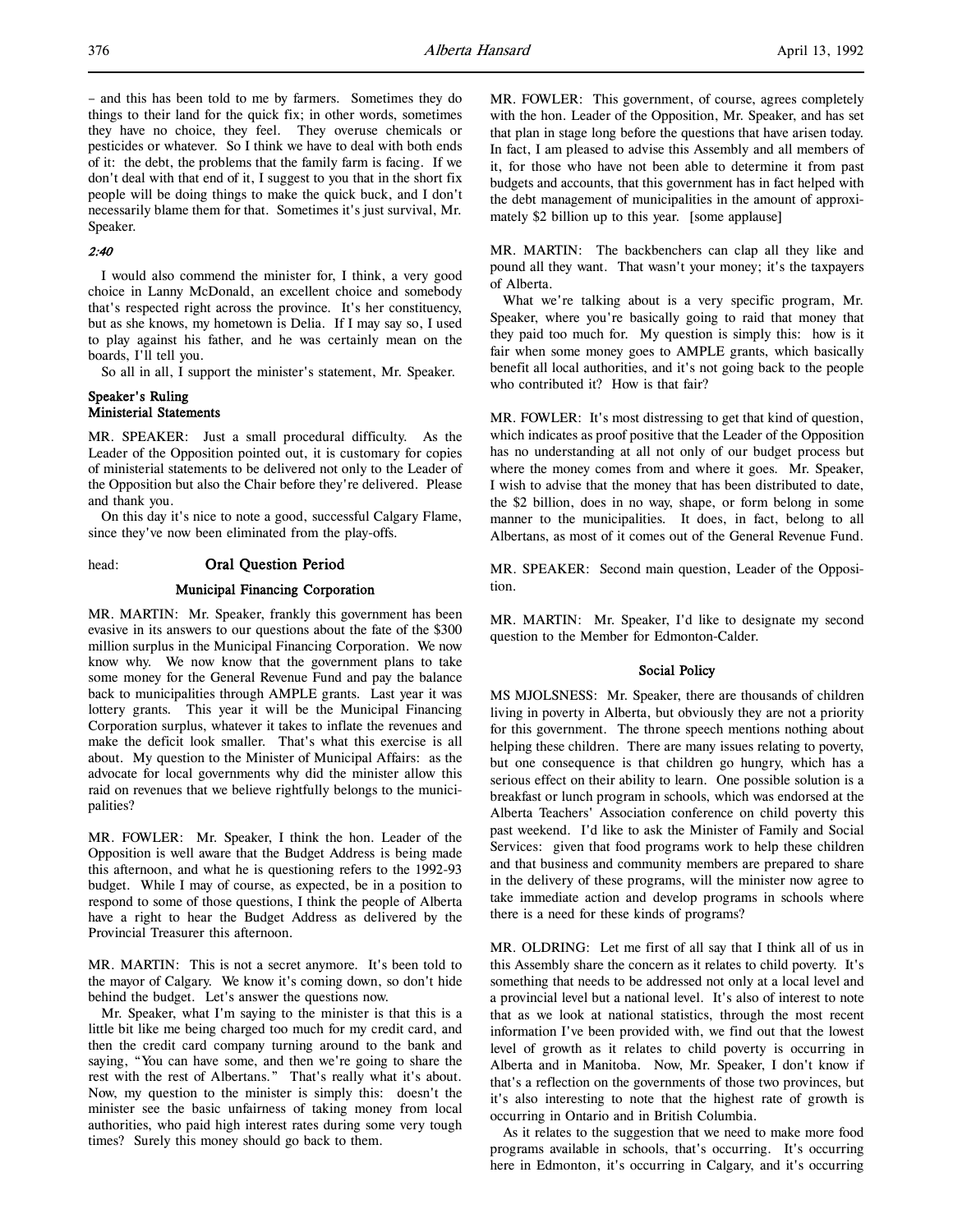l,

through a partnership arrangement. In some instances it's available as a result of additional funding being made available through the Ministry of Education. In others, Mr. Speaker, it's the community responding . . .

MR. SPEAKER: Thank you hon. minister. Let's go. Supplementary.

MS MJOLSNESS: Mr. Speaker, in most cases it's the community responding. This government's done very little to help these children.

We'll move on to something else. Children experience the effects of poverty before they are even born because inadequate food for the mother jeopardizes the healthy development of the fetus. My second question to the minister is: given that the extra food money available to pregnant women on social assistance is a mere \$20 a month, will the minister now agree to increase the supplementary benefit, which has not been increased in almost 10 years?

MR. OLDRING: Mr. Speaker, again this government and the taxpayers of Alberta are responding with almost a billion dollars to support our supports for independence program, almost a billion dollars invested in helping those Albertans that genuinely need help. Our commitment is substantive, and we're going to continue to make sure that we provide for those essential necessities that Albertans require: food, shelter, clothing, medical, dental, optometric needs. The list is exhaustive. We offer a very comprehensive program of support.

MS MJOLSNESS: We're talking about unborn children, Mr. Speaker.

The minister developed the supports for independence without public input, and the minister was told this weekend at the conference that this program isn't working and that people were not consulted. My last question to the minister is: will the minister promise that before he implements any major changes to existing programs or develops new programs he will consult with service deliverers and recipients to ensure that these programs are effective?

MR. OLDRING: Well, again, as is so often the way with the members opposite, the member is ill informed. To suggest that we didn't consult Albertans as we went through massive changes to our supports for independence program is absolutely wrong. I can tell the member unequivocally that I personally met with hundreds of community agencies and frontline social workers across this province. I met with one frontline income supports worker from every office in Alberta, myself and that frontline worker. Mr. Speaker, I met with advocacy group after advocacy group. I met with single-parent mothers who are on our system – exhaustive consultation. We on this side of the Assembly believe that consultation is important. We know that we don't have all of the answers, and we don't pretend to have all of the answers. That's why we place such a high emphasis on working with Albertans, consulting with Albertans, and partnering with Albertans: to make sure that we provide the adequate solutions.

## 2:50

MR. SPEAKER: Edmonton-Glengarry, on behalf of the Liberal Party.

# Auditor General's Report

MR. DECORE: Thank you, Mr. Speaker. When someone is in big financial difficulty, like the provincial government finds itself in now, they often employ accounting techniques that are, to say the least, weird. Mr. Premier, when the Attorney General of our province in his most recent report says that the deficit is \$1.8 billion, why do spokesmen from your government tell Albertans that it's substantially less?

MR. GETTY: I think, Mr. Speaker, that the hon. member meant to refer to the Auditor General instead of the Attorney General in that case.

I find it strange, Mr. Speaker, when we know that the Provincial Treasurer will be dealing with the provincial budget in an hour from now, that the hon. members continually want to try and anticipate things that he'll be saying there.

MR. DECORE: The Premier isn't listening. I'm talking about the Auditor General's last report, which was tabled last Friday.

My second question to the Premier, then, is this. Independent analysts, including the Auditor General in his most recent report, say that the debt picture for Alberta is substantially greater than the \$11 billion figure that the Premier and other spokesmen of his government use. Why, Mr. Premier, are you only telling half of the story to Albertans?

MR. GETTY: Well, Mr. Speaker, the hon. member said I wasn't listening. I was gracious to him in trying to guess whom he was referring to when he said the Attorney General. He must have been referring to the Auditor General, and I tried to point that out to him.

Mr. Speaker, when you talk about half the story, anybody who has any sense about a balance sheet surely knows that you don't do as the Liberal leader tries to do: first of all, you try and get only liabilities. Now, what kind of a balance sheet is that? A business would never do that. Individuals would never do that. Governments don't. You have liabilities, yes, but you always put beside them assets – a tremendous list of assets in this province. For the hon. member to say that we are in some kind of a crisis or something in terms of debt is absolutely false.

MR. DECORE: Mr. Speaker, the Premier needs to read the Auditor General's report. That report says that the debt situation for Alberta is some \$15.7 billion. The Premier and the Treasurer and the other spokesmen of government are saying \$11 billion. Why not tell us the truth? Why not tell Albertans the truth? Why not give a proper accounting to Albertans, Mr. Premier?

MR. GETTY: Again, Mr. Speaker, I guess there were three or four questions there. You are being very nice to the hon. leader of the Liberal Party today. I guess he needs help. He says that he feels worthless here.

The member and the Provincial Treasurer have been using different bases to try and make certain arguments. The member throws in things that the Provincial Treasurer points out are funded in a different way or shown in a different way. Now, if he just waits, he'll have the Provincial Treasurer here for the budget, and I'm sure he'll be pleased with the budget, Mr. Speaker.

I draw again to his attention – perhaps it's the profession the hon. member practises – that nobody puts up just liabilities. People put up assets and liabilities. If you have liabilities – sure, no one likes liabilities, but you have them – then you have things like your heritage fund. You have your resources. You have your forests. You have your lands. You have your buildings, bridges, roads. We have a tremendous province here. It's just sad, in a way, that the hon. member is so negative about this magnificent province of ours.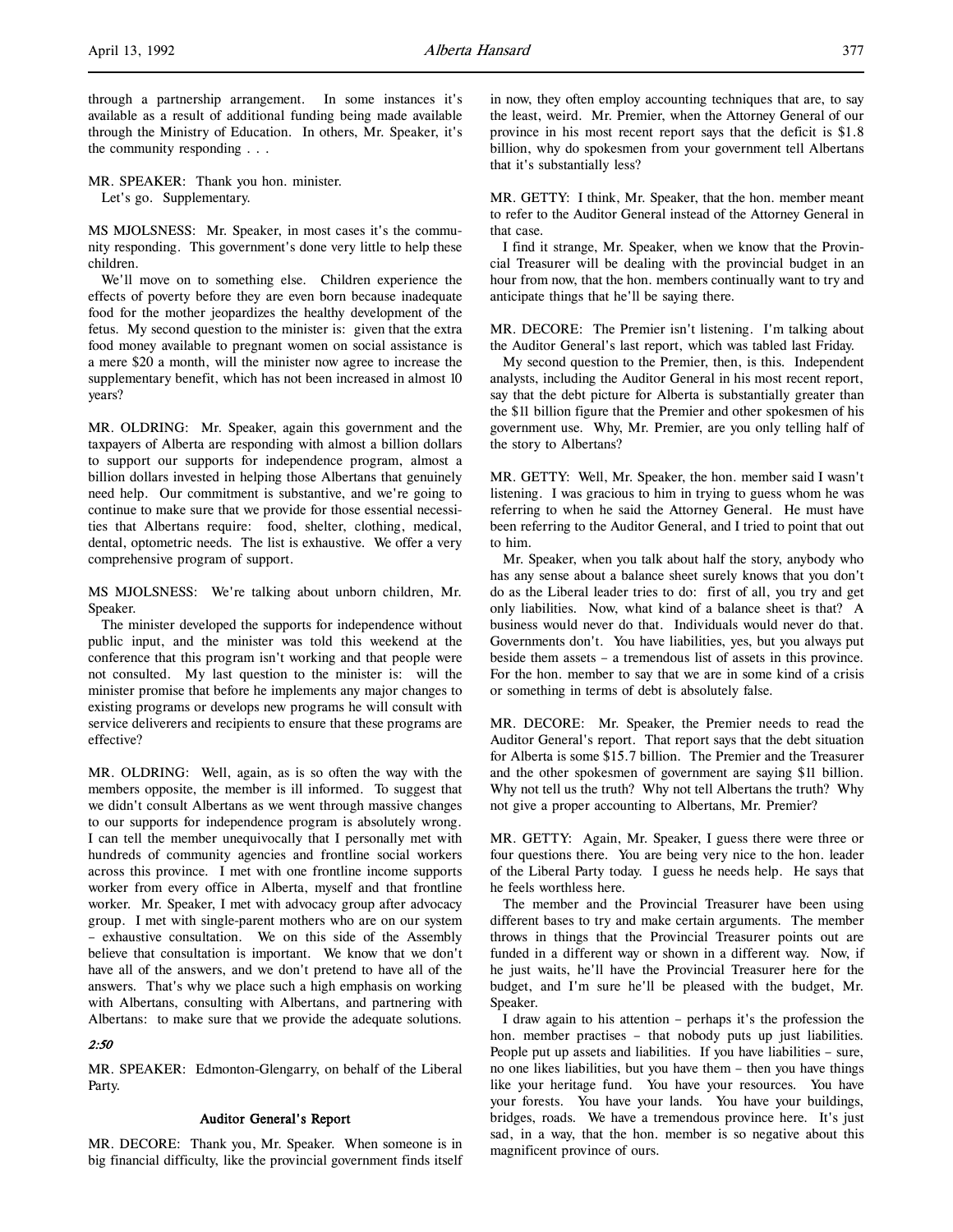# Speaker's Ruling Anticipation

MR. SPEAKER: Before we continue, the Chair needs to point out that all three caucuses were contacted earlier today to say there would be no questions about the budget. The Member for Edmonton-Glengarry has been skating a very thin line with respect to this. [interjections] Thank you, hon. members.

The Member for Highwood, followed by West Yellowhead.

## MR. DECORE: A point of order.

MR. SPEAKER: Take your place, hon. member. Thank you. It was duly noted.

# Highwood River

MR. TANNAS: Mr. Speaker, I'll direct my questions today to the Minister of the Environment. Many people in my constituency of Highwood are concerned about the low snowpack in the mountains and therefore the consequent low runoff in the streams. Last week a meeting was held involving users and interest groups in the Highwood area to discuss with the members of the Department of the Environment the guidelines for 1992 diversions. I ask the minister: did anything useful come from this meeting that his department can act upon?

MR. KLEIN: Mr. Speaker, I guess one useful thing that came out of the meeting was that it was not an acrimonious meeting. I understand that they weren't shouting at one another, which is a good start. You know, there's an old saying that whiskey's for drinking and water's for fighting over.

Basically, there were a number of recommendations put forward, and those recommendations are under consideration now. We did take the interest groups down to the proposed diversion site and went through the program with them. In very short order we hope to have those guidelines in place.

MR. TANNAS: Mr. Speaker, I'd like to again ask my question to the Minister of the Environment and be a little more direct. I would ask the minister if any specific guidelines for minimum flow in the Highwood River were established or even approached in this meeting.

MR. KLEIN: Mr. Speaker, relative to minimum-flow guidelines, we're looking at basically what was put in place last year. Certainly there were requests to have those guidelines increased, and we have that under consideration. We have to keep in mind that we have an obligation to the irrigating farmers on the Little Bow. There has to be that balance: we have to maintain the quality of the water on the Highwood River, and at the same time we've got to make sure that those with licences to draw water in fact get their allocation of water.

I must stress once again, Mr. Speaker, that the answer to this question is to get on with the enhancement of that diversion so that we can perhaps capture the flush or otherwise store that water so that the irrigating farmers can have a constant and assured supply of water.

## Tourism

MR. DOYLE: Mr. Speaker, Albertans are aware at a time of growing budget deficits of the importance of eliminating government waste. That is why it's distressing to read in the Auditor General's report that the department of tourism has awarded

contracts worth over \$500,000 without public tender. How could the minister of tourism justify spending hundreds of thousands of dollars per year on contracts and consulting studies, some of which aren't even tendered, while at the same time continually cutting funding to regional tourism associations?

MR. SPARROW: Mr. Speaker, the Auditor General's report is a very thorough one, and the deputy minister of the new Department of Tourism, Parks and Recreation has thoroughly gone through the report. Adjustments and processes have been put in place that are in agreement with the Auditor and will be followed through to make sure that in the future problems similar to those he found will not reoccur.

MR. DOYLE: Mr. Speaker, at the same time that this government is spending hundreds of thousands of dollars on the consultation process called Toward 2000 Together, the minister of tourism is spending tens of thousands more on a parallel process called Tourism 2000 chaired by the Member for Banff-Cochrane. I'd like to ask the minister: at a time of growing budget deficits, why did the minister not join the Tourism 2000 initiative with the Toward 2000 Together initiative, thereby avoiding needless duplication and saving taxpayers money?

# 3:00

MR. SPARROW: Mr. Speaker, last fall the Premier, the Minister of Economic Development and Trade, and the Minister of Energy launched a very major project: Toward 2000 Together. Along with that, other departments of government dovetailed similar processes so we could get good information from our sector industries to create an economic thrust for this government into the future.

Tourism 2000 is a very necessary process as tourism is our third largest industry in this province and is dovetailed and part and parcel of the Toward 2000 initiative and will be a part of the final document when it comes out.

MR. SPEAKER: Edmonton-Meadowlark, followed by Wainwright.

## Auditor General's Report (continued)

MR. MITCHELL: Thank you, Mr. Speaker. Earlier today the Premier kept saying that liabilities cannot be considered in isolation of the province's long list of assets. Well, my question to the Premier is: will he give us his reaction to the Auditor General's report that the net assets of this province under his direction have declined from \$8.6 billion to \$464 million over the first five years of his term in office? [interjections]

MR. SPEAKER: Order please. At least let the gentleman start. [interjection] Order, Westlock-Sturgeon. [interjection] Order.

MR. GETTY: Mr. Speaker, obviously the hon. member will want to argue points about the Auditor General's report with the Provincial Treasurer when he returns. Surely the hon. member knows that the assets of this province are huge when compared to the liabilities.

### MR. MITCHELL: So is the debt.

MR. SPEAKER: Supplementary. Now you can ask your question instead of shouting it across.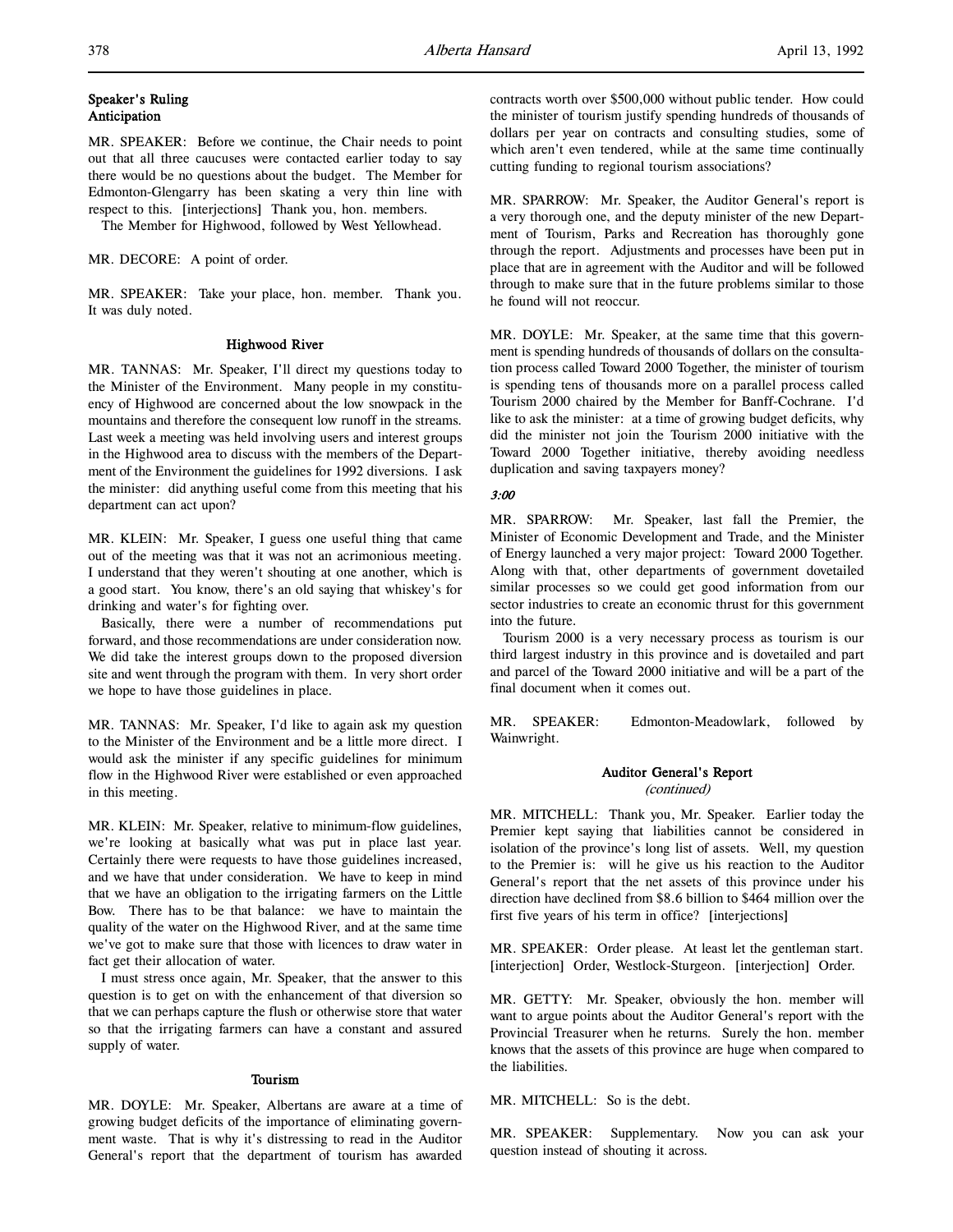My second question is: given that the Premier has presided over a 94 percent decline in assets in this province while he's been the Premier and that soon there will be no assets left and we'll be in a negative position, will the Premier please admit that one of the great, overwhelming legacies that he will have left this province is that under his direction – and I use the word loosely – this province has become a net debtor province in this country?

MR. GETTY: Absolutely not, Mr. Speaker. This province is healthy and strong. This province has assets, resources, financial strength unmatched by any province in Canada. Now, it is true that the members of the Liberal Party try to knock Alberta as much as they can. It's kind of a mindless sort of opposition: being negative, negative all the time. All you have to do is travel this province, see our resources, see the fact that while the rest of North America has been in a recession, Albertans have continued to build and grow. This has been the strength of this province. Basically, it's the people of this province working together with their government to keep this province growing.

MR. SPEAKER: Wainwright, followed by Edmonton-Belmont.

### Free Trade

MR. FISCHER: Thank you, Mr. Speaker. My question is to the Minister of Agriculture. Alberta produces nearly half of the beef cattle in Canada. One of the major markets is in the U.S. The American cattle industry has become very upset with what they claim is the flow of subsidized beef into their market, creating unfair competition under the Canada/U.S. free trade agreement. They are referring to the national tripartite beef stabilization insurance program that we have here in Canada. I would like to ask the minister: does the tripartite stabilization program contravene the free trade agreement?

MR. ISLEY: Mr. Speaker, I think we could probably take it from the pork situation, where the countervail is still in place against the live hog, that there is some chance that the Americans might be able to justifiably argue subsidization from the tripartite program. I think that, on the other hand, they would have a hard time proving hurt to their industry.

MR. SPEAKER: Supplementary, Wainwright.

MR. FISCHER: Thank you. My supplementary question is: have you had any official indication from the Americans regarding this issue, and if so, what are we doing about it?

MR. ISLEY: No official communication at this point in time. The stage it's at, as I understand it, is that a group of cattle producers in the state of Washington are lobbying their system to get an investigation under way. Whether that investigation will proceed or, if it proceeds, whether it will lead to a countervail is too early to predict.

MR. SPEAKER: Edmonton-Belmont.

### Social Assistance Policy

MR. SIGURDSON: Thank you, Mr. Speaker. I'd like to direct a question to the Minister of Family and Social Services. Last week the minister said that his new client benefit cards would unload responsibility back to those individuals that are receiving

social assistance. These cards will collect information that was previously gathered by social workers in their personal communications with their clients. The new card system is going to take away an important avenue for social workers to assist their clients and help their clients return, hopefully, to the work force. I'm wondering if the minister sees this change in program delivery as a way to reduce the workload of social workers by eliminating face-to-face contact and just turning them into collectors of data and paper pushers.

MR. OLDRING: No, Mr. Speaker.

MR. SIGURDSON: Fairly concise; I appreciate that, Mr. Speaker.

The change in the program to client cards significantly changes the role of the department and the relationship that social workers have with their clients. Will the minister today guarantee in the Legislative Assembly that the change in program will not privatize the services and the work that is currently being done by social workers in the Department of Family and Social Services?

MR. OLDRING: Mr. Speaker, the member is making a quantum leap to come to that conclusion; I don't know what would prompt him to do that. Again they're misinformed.

### Energy Revenue

REV. ROBERTS: Mr. Speaker, the public accounts released last Friday show that the government received close to \$2.7 billion in nonrenewable resource revenue in the '90-91 budget year, and this included the revenue windfall of hundreds of millions of dollars resulting from the Persian Gulf crisis during that year. Despite the fact that the Gulf war had already ended by the time the Provincial Treasurer brought down the budget last year, the Treasurer estimated that the nonrenewable resource revenue would be over \$3.2 billion for last year, more than 20 percent higher than the year in which the Persian Gulf windfall accrued. Given that the Minister of Energy's department is responsible for energy market analysis, will the minister confirm that the estimates for nonrenewable resource revenue for last year's Budget Address were made up by the Provincial Treasurer and not based on recommendations from his department?

MR. ORMAN: Could he repeat that, Mr. Speaker?

REV. ROBERTS: Boy, they're all blowing it so badly over there, Mr. Speaker, if they can't understand how there was a windfall in the earlier year and a \$1.2 billion deficit last year.

Mr. Speaker, the fact is that every spring at this time the Provincial Treasurer inflates his oil and gas royalty estimates and it's the Minister of Energy's department which ends up looking like fools at the end of the year. Now, to prevent a repeat of the hiding of last year's \$1.2 billion decline in royalty revenue, will the Minister of Energy this year issue quarterly reports updating the real royalty revenue picture during the year instead of dropping a bad news bomb at year's end?

MR. ORMAN: Mr. Speaker, the hon. member has to wait about 52 minutes for some of the answers to his questions, and I just suggest that he do that.

### Day Care Monitoring

MRS. HEWES: Mr. Speaker, for the second year in a row the Auditor General's report contains a serious indictment of the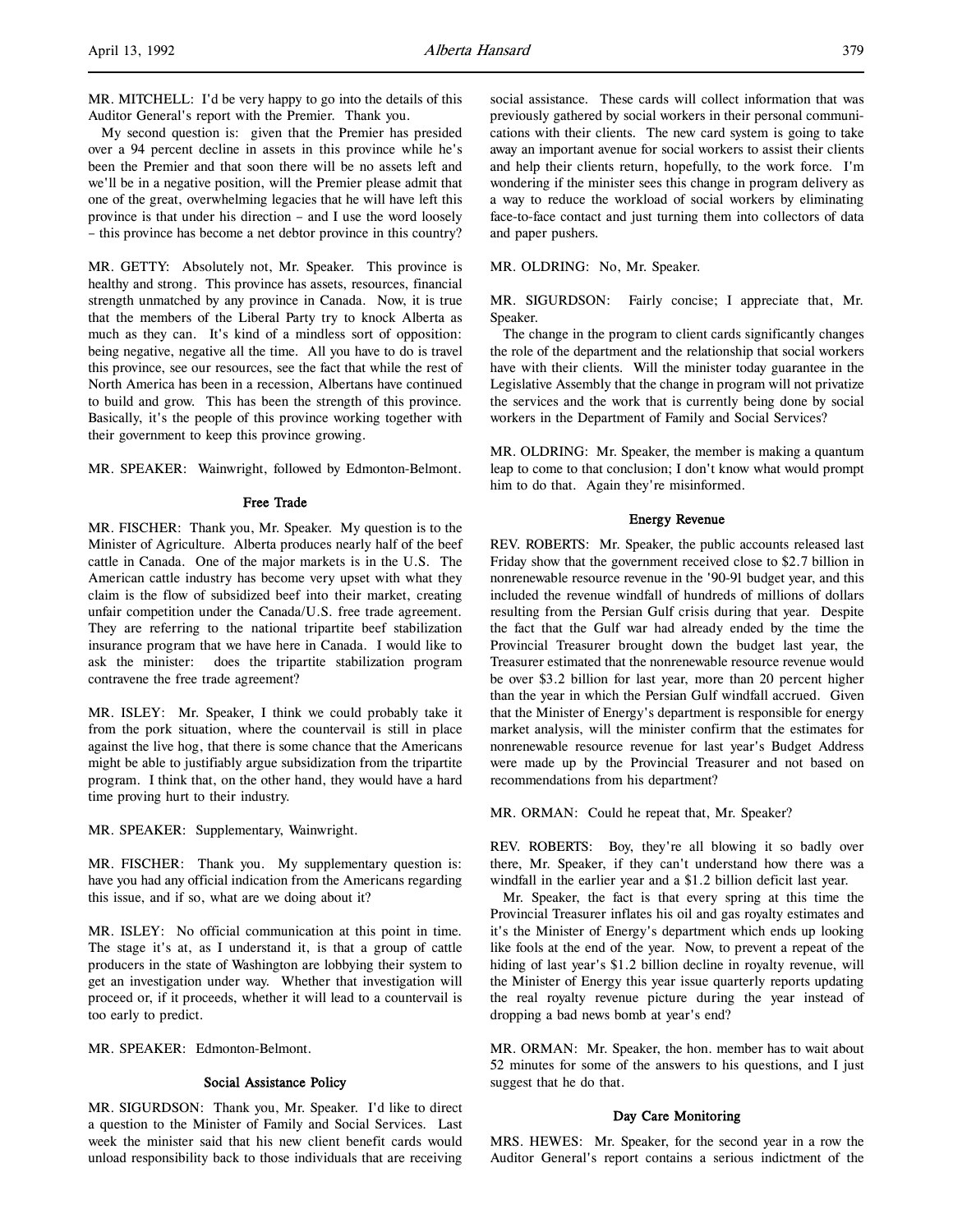Department of Family and Social Services' failure to monitor day care programs. My questions are to the minister. Why is the minister allowing this situation to persist?

MR. OLDRING: Mr. Speaker, again it's an area that we have made some substantive changes to as a result of consultation and input from Albertans. As the member knows, we are now completing the final stages of putting together a new regulations manual. It's in the hands of parents right now, and I look forward to receiving their recommendations. I'm satisfied that once that's implemented and in place, the Auditor General will find that a very satisfactory solution to the matter the member has raised.

## 3:10

MRS. HEWES: Mr. Speaker, the situation of Smurfville and the lateral transfer of the Calgary regional manager indicate quite to the contrary.

The Auditor General further says that government licensing officers have not felt qualified to do assessments. What is the minister doing to correct that situation?

MR. OLDRING: Again, Mr. Speaker, we always take the recommendations brought forward by the Auditor General very seriously. He's made a number of them, and I can assure the member opposite that we intend to act upon all of them as we always do, just as quickly as possible.

MR. SPEAKER: Smoky River, followed by Vegreville.

### Waste Management

MR. PASZKOWSKI: Thank you, Mr. Speaker. Several months ago the Minister of the Environment announced a pilot program to deal with waste management in large, rural, depopulated areas. Part of that area included my constituency of Smoky River. Is the minister in a position to share some of the issues that have come forward in the development of this program?

MR. KLEIN: Thank you, Mr. Speaker. I appreciate that question in light of recent comments by the hon. Member for Edmonton-Jasper Place where he referred to programs in this province as Mickey Mouse programs and all the minister does is wander around the province handing out cheques to Boy Scout groups. Well, I would like to explain what's happening in the Peace River region alone where 38 municipalities are participating on a co-operative basis, where consultants have commenced a detailed study relative to an integrated waste management and recycling program. The data phase now is being completed. Alternative waste management and recycling strategies will be explored over the next few months. Local economic development opportunities will be identified. Six public meetings are planned during the course of the study throughout the region to solicit public input. A further six public meetings are planned to present the draft report in late summer. The study is scheduled for completion in late August. There is tremendously strong interest and support throughout the region for this particular kind of program. That is not a Mickey Mouse program.

## MR. SPEAKER: Supplementary.

MR. PASZKOWSKI: Thank you, Mr. Speaker. I assure you, Mr. Minister, that there are no Mickey Mouses in the Peace River country.

To the minister: what do you see this program achieving?

MR. KLEIN: Well, Mr. Speaker, first of all, a master waste management plan for the region will be developed, including comprehensive recycling proposals. Efficiencies and economies will be identified through co-operative efforts by municipalities within the region, additional opportunities for municipalities to divert more waste from landfill and help Alberta achieve our goal of a 50 percent reduction in municipal solid waste by the year 2000. Opportunities will be identified for local recycling industry development. The Peace region initiative will tie together existing Alberta waste management programs and projects such as the Beverage Container Act, the resource recovery grant program, and the waste assistance program under the Action on Waste umbrella.

I have to commend the hon. Member for Smoky River. I was going to say "Peace River," because we're talking about the Peace River in Smoky River. This initiative, and I'm sure it will be . . .

MR. SPEAKER: Thank you, hon. minister of topography. [interjection] Thank you. Let's get this straight.

# Acadia Valley Land Transfer

MR. FOX: Mr. Speaker, it's been brought to my attention that the Department of Forestry, Lands and Wildlife is proposing to cancel several long-standing cultivation leases in the Acadia Valley area, then trade these lands to the municipal district in exchange for tax recovery lands currently held by the MD. The MD will then dispose of these lands on an open-tender basis without apparently paying much attention to the existing leaseholders. I'd like to ask the minister: given that these cultivation leases have been in the same family for generations and in many cases they're very crucial to the farming units, I wonder what assurance the minister can provide the current leaseholders that they will be given the first option to purchase when these lands are offered for sale by the MD.

MR. FJORDBOTTEN: Mr. Speaker, I appreciate the concern raised by the hon. member. The municipal district of Acadia Valley approached us as a government to consider a land swap. They have some land that is environmentally sensitive or there are a number of conservation factors involved, and they would like to trade it to us for some of the land that we already have. Some of the land that we would trade has leases on it, and in one case that I'm aware of I think it's been in the same family for about 40 years. There is a concern about what would happen.

The assurance that I've given is, number one, we've made no final decision. There has been no decision made between the municipal district of Acadia Valley and the government. Secondly, I would assure the hon. member that we're certainly listening to the concerns that are raised. Thirdly, I would say that any leases that are presently there would be honoured by the municipality for the length of the lease. What I can't assure the hon. member is how the MD of Acadia Valley would handle it after the lease term expires, but I would expect it would be by auction.

MR. FOX: Mr. Speaker, I appreciate the reasons behind the proposed transfer. I'm wondering if the minister would be willing to make as a condition of transfer that the MD must offer the lands for sale to the existing leaseholders at competitive public offering before making other arrangements with it.

MR. FJORDBOTTEN: Well, Mr. Speaker, since no final decision has been made, I'll certainly take that representation into consideration and raise it during the negotiating process.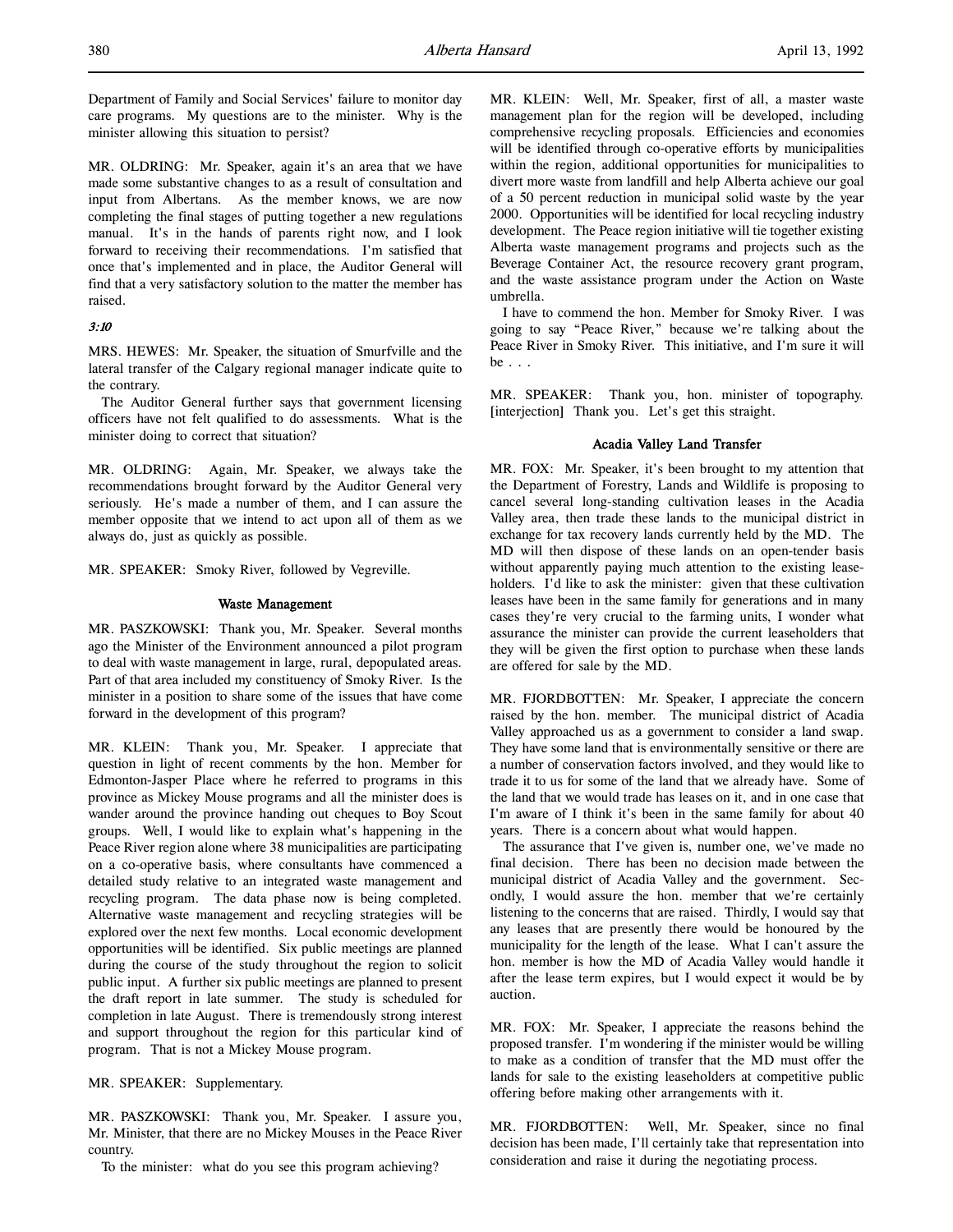### NovAtel Communications Ltd.

MR. BRUSEKER: Thank you, Mr. Speaker. Last week we finally got a chance to look at part of the NovAtel story in the financial statements that showed a deficit of \$278 million to the end of 1990 and a further \$70 million for operations guaranteed by the government for 1991. This amounts to a third of a billion dollars. Considering this corporation has never made a profit, my question to the minister responsible for NovAtel is: what has his department done to stop this hemorrhaging of tax dollars?

MR. STEWART: Mr. Speaker, as I've indicated on other occasions in the Assembly, NovAtel continues to operate. It operates within the financial umbrella, the arrangements that were made, and the management committee continues to hold discussions with interested parties with respect to NovAtel. In due course announcements will be made.

MR. BRUSEKER: Well, another part of that story, Mr. Speaker, is that NovAtel was to repay \$200 million of the loans in 1991. My supplementary, then, to the minister: did they repay any of it?

MR. STEWART: Mr. Speaker, as I indicated, the company operates under the auspices of the management committee. It operates within the authorities granted to it, which have been made public before. The results of the previous year were given to the public in order to make them fully understand the basis of operation, and in further course announcements will be made.

MR. SPEAKER: Westlock-Sturgeon.

# Drought Assistance

MR. TAYLOR: Thank you, Mr. Speaker. This question is to the Minister of Agriculture. On March 25, not quite two weeks ago, I asked him in this House how the government could square the idea of asking a farmer, Mr. Greene in the Carmangay area, to fess up and surrender land; otherwise he wouldn't qualify for the drought assistance program. The minister promised he'd be right back. I talked to him last night; he had not heard from the minister. When is he going to call him?

MR. ISLEY: Mr. Speaker, I have reviewed the situation that the hon. member is alluding to. I will be contacting the producer to see if he will give written consent to release any of his file into this Legislature.

MR. TAYLOR: Mr. Speaker, this is a very serious matter. The one at the centre of it, that has a chance of losing the farm, is waiting. I think it's very important not just to read the file but get on that blower and talk to him.

MR. ISLEY: Mr. Speaker, I find it very strange, with the number of people that phone my office direct and with the number that write direct, that the only communication I've received from this individual to date seems to be on behalf of him through the hon. Member for Westlock-Sturgeon. I'm sure this gentleman, if he is anxious to talk direct, will phone immediately.

MR. SPEAKER: Calgary-Millican, followed by Edmonton-Avonmore.

#### 3:20 Canmore Golf Resort

MR. SHRAKE: Thank you, Mr. Speaker. For many days now the NDP Member for Calgary-Mountain View has been attacking the proposed tourism project in the Canmore corridor. [interjections] One fool at a time, please.

This is a major alpine golf and hotel resort which should bring millions of dollars into the province of Alberta and, I felt, hopefully would help the economy, maybe create jobs or something. Could the hon. minister of tourism please advise the Assembly as to what analyses your department has about the value of alpine golf courses?

MR. SPARROW: Mr. Speaker, there has been a lot of talk about the Canmore alpine development that has taken place and has approvals at the local level to proceed. Not only will it be a fivestar hotel with 500 rooms; it will also have an 18-hole golf course. When the market study was done by our department, it showed that immediately there is a need for four 18-hole golf courses in the short term. In the longer term it's more like between eight and 10 courses could be used in that area.

What is the value? The value of the project is about \$161 million in its first phase. What is the value to the province of Alberta? It's about \$11.7 million in provincial tax revenue just during construction and during operations about \$2.5 million in tax revenue each and every year. On top of that, there are other values. There are values to all of us in Alberta, especially Calgarians. Some \$60 million per year will be spent by tourists, increasing our tourism spending. The majority of those tourists will be going through Calgary, sir. [interjections]

MR. SHRAKE: Thank you. In spite of what's claimed by the NDP, Calgarians do support tourism.

Mr. Speaker, perhaps the minister could advise us after the allegations of: something's wrong; something's bad. There's a small piece of Crown land involved. It's a very small part of the total project. Could the minister advise us? Has this been through the environmental processes? Is this small piece of land in some way a great, monstrous rip-off? I don't know; it's 20 acres or something.

MR. SPARROW: Mr. Speaker, since I've been minister of tourism, this project has been one the department has been working on. Previous to my joining the ministry, Alberta Housing was working on this identical site for many years with the town to create a development of this nature. Because of the lands that were approved for it, through the existing lands that were owned by Alberta Housing, lands were set aside for environmental purposes right within the project. The golf course expands into a few acres of public lands that you mentioned and that the Minister of Forestry, Lands and Wildlife described very adequately, at market value. Those acres are only needed because we wanted to make sure that the environmental concerns on-site were looked after, and they definitely were, by Alberta Mortgage and Housing prior to the Natural Resources Conservation Board Act coming into place.

MR. SPEAKER: Edmonton-Avonmore.

### Family Support Strategy

MS M. LAING: Thank you, Mr. Speaker. My questions are to the minister responsible for women. Our Minister of Family and Social Services, by requiring mothers of children over the age of two to be in the paid labour force or in places of training, fails to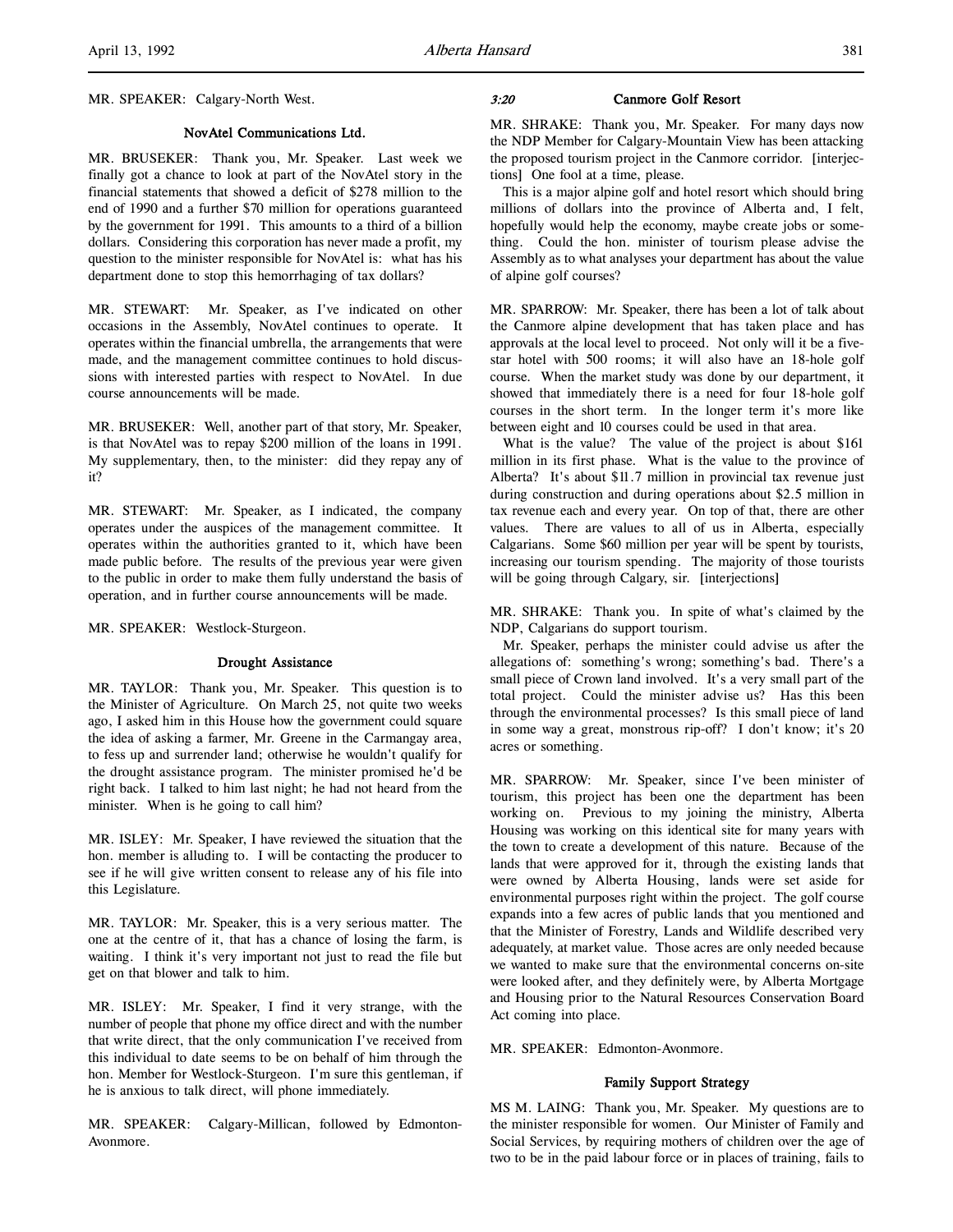recognize the contribution to society of women who stay at home to raise their children. Or else he thinks these women are secondclass citizens who do not have a right to make meaningful choices for their families. My question: will the minister now advocate on behalf of Alberta women to have abolished policies that do not recognize that women are best able to make good choices that will serve the needs of their children and Alberta society?

MS McCOY: Mr. Speaker, I have for several years now been advocating that women have many valid choices and that we shouldn't presume to make them on their behalf and that our policies should in fact be designed to help those women make choices that leave them economically independent.

MS M. LAING: Well, Mr. Speaker, I had hoped the minister had heard the woman at the conference on Friday who felt her sister had no choices.

My second question is to the Premier. The Premier has said in this House, and I quote:

Our initiative is to strengthen the family, to provide reasons why the family is stronger, why mothers will stay in the house, in the family while not having care outside of the house.

How is it, Mr. Speaker, that the Premier allows the Minister of Family and Social Services to have policies that force mothers of young children out of the house and into the paid labour force against their wishes? Is he not punishing poor women and their children in ways that will prove detrimental to Alberta?

MR. GETTY: No, Mr. Speaker.

MR. SPEAKER: Might we have permission to revert to Introduction of Special Guests?

HON. MEMBERS: Agreed.

MR. SPEAKER: Opposed? Carried.

# head: Introduction of Special Guests

(reversion)

MR. SPEAKER: First, the Member for Edmonton-Highlands, then the Minister of Advanced Education.

MS BARRETT: Thank you, Mr. Speaker. It's my pleasure on behalf of the Leader of the Official Opposition to introduce a number of distinguished guests in the public gallery. They sat through question period and, I understand, are probably here for the budget. They are mayors and deputy mayors from around the province: Their Worships Mayor Jan Reimer from Edmonton; Deputy Mayor Richard Magnus, Calgary; Mayor Betty Collicott, Fort McMurray; Mayor Ted Grimm, Medicine Hat; Deputy Mayor Dale Kelley, Wetaskiwin; Deputy Mayor Dan Oneil, Airdrie; and Mayor Maurice Fitzpatrick, Leduc. They were joined earlier by Deputy Mayor Oscar Blais, Grande Prairie, and Mayor Anita Ratchinsky, St. Albert. They are standing in the public gallery, and I'd ask all members to join me in welcoming them.

MR. GOGO: Mr. Speaker, on behalf of my colleague the Member for Lethbridge-East, the hon. Provincial Treasurer, we have visiting with us today from Gilbert Paterson community school in Lethbridge-East some 25 grade 8 students, along with two of their teachers Mlle Lorraine Methot and Mr. Steve Danyluk, along with a student teacher Miss Marya Oordt, and one parent Dr. David Major. I don't know if they're still here. Perhaps they're in the public gallery. If so, I'd ask them all to rise and please receive the very warm reception of the members of the House.

# Point of Order Explanation of Speaker's Ruling

MR. SPEAKER: Edmonton-Glengarry, on a point of order.

MR. DECORE: Mr. Speaker, your comments after my questions were – I think I'm paraphrasing them correctly – that I was somehow skating close to offending rule 409(12) of *Beauchesne*; that is, anticipating debate that was going to take place later this afternoon. I would request the Speaker to provide some clarification to me so that I can better understand this comment. The questions that I put to the hon. Premier related to figures that were taken out of the Auditor General's report that was tabled last Friday, a report that is for the period 1990 to 1991, really quite distant from that which we will be debating as at 4 o'clock today. I just need some guidance on that point.

MR. SPEAKER: The Chair will accede to the request of Edmonton-Glengarry after complete examination of the Blues so that we can indeed pick up all the subtle nuances that were there.

head: **Orders of the Day** 3:30 head: **Government Motions** 

### Adjournment for Easter Recess

9. Moved by Mr. Stewart:

Be it resolved that when the Assembly adjourns on Wednesday, April 15, 1992, at the regular hour of 5:30 p.m., it shall stand adjourned to Thursday, April 23, 1992, at 2:30 p.m.

MR. SPEAKER: Discussion?

HON. MEMBERS: Question.

[Motion carried]

MR. SPEAKER: In accordance with previous agreement after discussion between the House leaders of all three parties, the House now stands adjourned until 4 o'clock sharp. The bells will be rung at the usual warning time before the House reconvenes.

[The Assembly adjourned from 3:31 p.m. to 4 p.m.]

### MR. SPEAKER: Order.

The Honourable the Provincial Treasurer.

MR. JOHNSTON: Mr. Speaker, I have received certain messages from His Honour the Honourable the Lieutenant Governor, which I now transmit to you.

# SERGEANT-AT-ARMS: Order!

MR. SPEAKER: The Lieutenant Governor transmits estimates of certain sums required for the service of the province for the 12 months ended March 31, 1992, and recommends the same to the Legislative Assembly.

The Lieutenant Governor transmits estimates of certain sums required for the service of the province for the 12 months ending March 31, 1993, and recommends the same to the Legislative Assembly.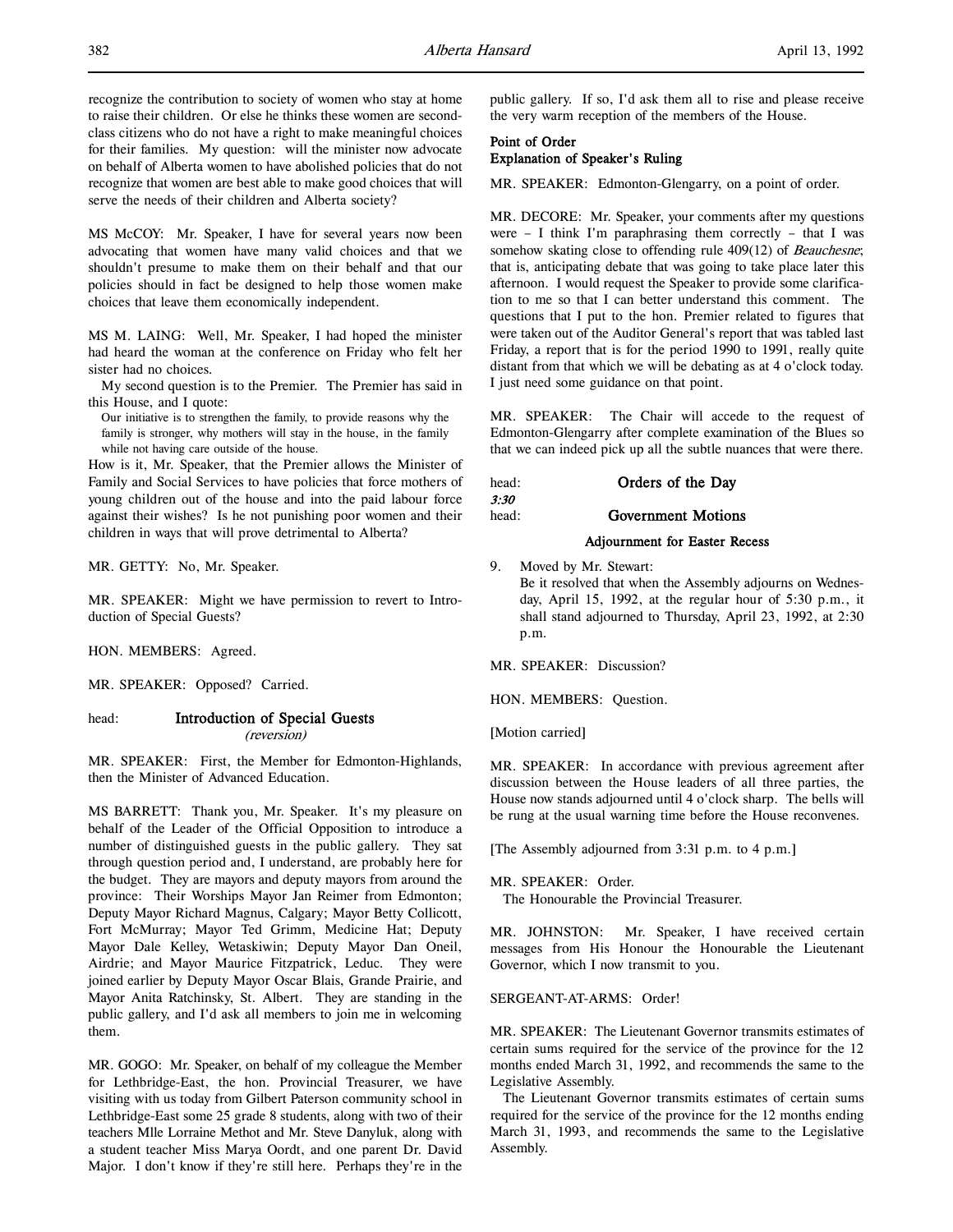The Lieutenant Governor transmits estimates of certain sums required from the Alberta Heritage Savings Trust Fund for the 12 months ending March 31, 1993, for the purpose of making investments pursuant to section  $6(1)(a)$  of the Alberta Heritage Savings Trust Fund Act in projects which will provide long-term economic or social benefits to the people of Alberta but which may not necessarily by their nature yield a return to the trust fund, and recommends the same to the Legislative Assembly.

The Lieutenant Governor transmits estimates of certain sums required for the service of the province for the 12 months ending March 31, 1993, and recommends the same to the Legislative Assembly.

The Lieutenant Governor transmits estimates of certain sums required for the service of the province for the 12 months ending March 31, 1993, and recommends the same to the Legislative Assembly.

Please be seated.

10. Moved by Mr. Johnston:

Be it resolved that the messages of His Honour the Honourable the Lieutenant Governor, the estimates, and all matters connected therewith be referred to the Committee of Supply.

[Motion carried]

11. Moved by Mr. Johnston: Be it resolved that the Assembly do resolve into Committee of Supply, when called, to consider the supply to be granted to Her Majesty.

[Motion carried]

### head: Budget Address

12. Moved by Mr. Johnston: Be it resolved that the Assembly approve in general the fiscal policies of the government.

MR. JOHNSTON: Mr. Speaker, this budget addresses the uncertainty surrounding the economy and recognizes the fiscal realities that lie ahead. Premier Getty promised an economic action plan this year to boost confidence and get the economy moving. This budget delivers on the Premier's commitment to Albertans.

This budget also sets out for Albertans the magnitude of the fiscal problem we must face together. As well, strict new legislative controls on spending are proposed to reinforce our commitment to expenditure management. Within the proposed limits this government, together with Albertans, will have to make difficult choices to bring spending in line with revenue.

## The Economic Outlook

To put the Alberta economy in perspective we need to review the economic situation in the United States and the rest of Canada, our two largest trading partners.

### North America Waiting for Recovery

The Canadian economy has been mired in recession since the spring of 1990. The Bank of Canada's single-minded fight against inflation in central Canada caused the current economic downturn. Once the recession began, the Bank of Canada reduced interest rates too slowly. The imposition of the federal GST in January 1991 seriously damaged consumer confidence. It also imposed a

real burden on businesses across Canada. The Canadian economy did show some signs of growth at the time of my budget speech last year. However, the recovery faltered in the second half of 1991, dashing the hopes of unemployed Canadians.

The United States went into recession in late 1990, about six months after Canada. Their downturn has been shorter and shallower than ours. However, the U.S. recovery, like Canada's, has been very sluggish. Economic weakness is also evident in the United Kingdom, Germany, and Japan. The gloomy news from outside the province has affected Albertans' confidence. As well, the weak performance of our major trading partners has directly affected Alberta.

## Commodity Markets Weak

Depressed world commodity markets have also hurt the economy. International subsidy wars battered grain prices and pushed 1991 realized net farm incomes to their lowest levels in 20 years. The energy industry had to cope with difficult circumstances in 1991. Over the last few years expectations of rising natural gas prices have driven energy activity. The sharp decline in prices last year dramatically changed these expectations. Oil prices were also disappointing. In response, Alberta's oil and gas industry has laid off staff and cut back investment.

### Alberta Continues to Grow

Despite these problems Alberta has been able to avoid the worst of the North American recession. I estimate that Alberta's economy grew by .5 percent in 1991. While modest, Alberta's growth compared very favourably to the 1.5 percent decline for Canada as a whole. The Alberta economy performed well in the ways that really count: generating income and creating employment for Albertans.

Last year employment income in Alberta increased by 5.6 percent to over \$33 billion. This was the fastest growth in Canada. It was more than double the Canadian average and six times the growth in Ontario.

#### 14,600 Jobs Created in 1991

Continued employment growth was a key reason for the relatively strong increase in income. The number of employed Albertans increased by 14,600 last year. This is 2,600 more than I forecast in last year's budget. Alberta was one of only two provinces where employment increased in 1991. Because of our favourable employment picture, net in-migration totaled almost 19,000 people last year.

While employment grew at a reasonable pace, the labour force grew even faster. As a result, our unemployment rate averaged 8.2 percent in 1991, an increase of 1.2 percentage points. Nevertheless, Alberta continues to have more of its working-age population employed than any other province. Over 66 percent of all working-age Albertans had jobs last year. This compares to less than 60 percent for Canada. A record 1 and a quarter million Albertans were employed in 1991, an increase of 122,000 since 1985.

As you can see, Mr. Speaker, despite some difficulties there was a lot of good news for Alberta in 1991. Opportunities for 1992 and beyond are promising.

### Farm Income Improves

For the first time in years there are signs of improving conditions for our farmers. International wheat prices have increased by 30 percent over this time last year. Oilseed prices have also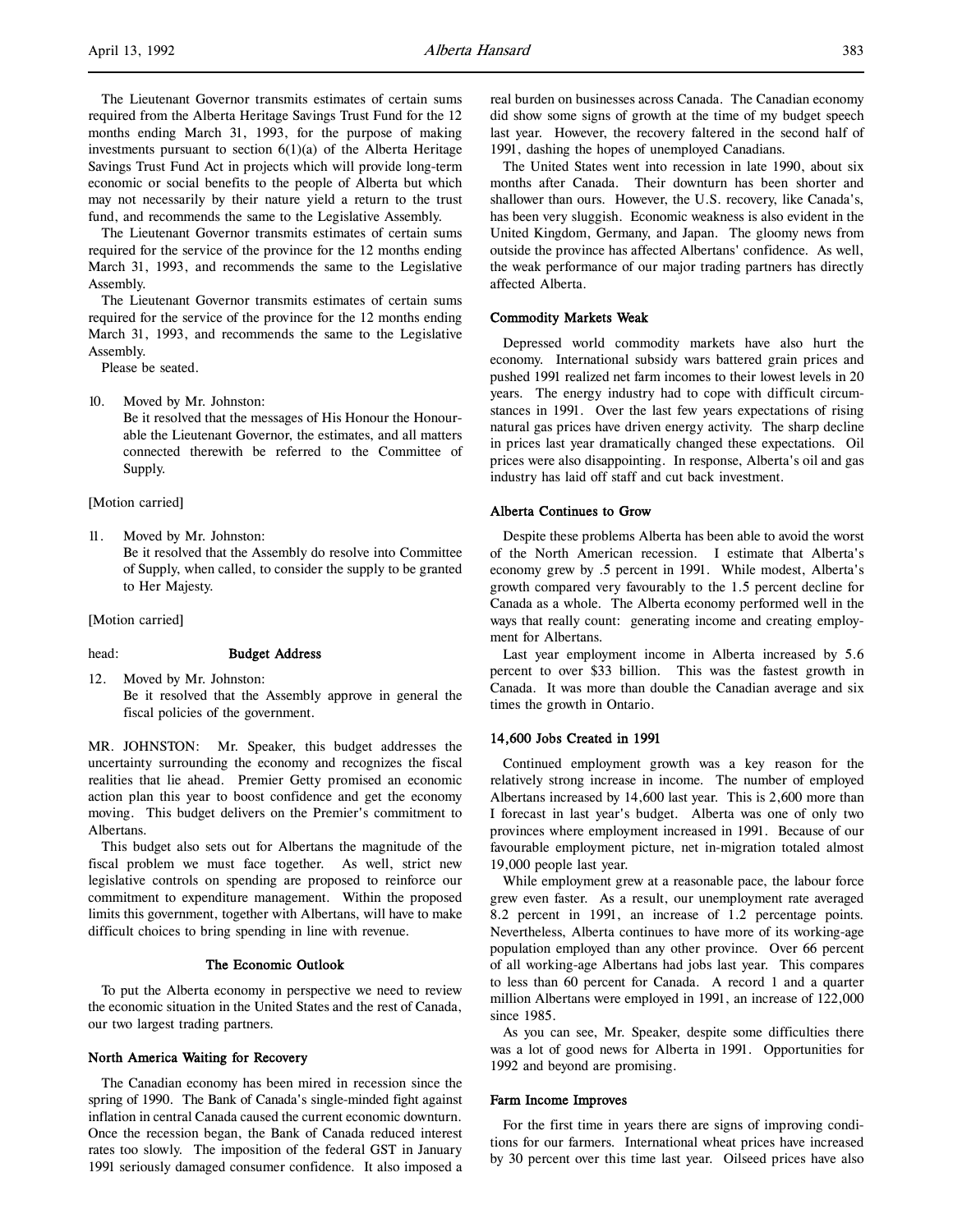firmed. Livestock production should continue to grow, contributing to a diversified agricultural sector. In 1992 there will be substantial payments to our farmers and ranchers from the gross revenue insurance plan, the net income stabilization account, and other farm support programs. Overall realized net farm income should more than double from the very low levels of last year.

There is renewed hope for a GATT agreement that would significantly reduce agricultural export subsidies and further strengthen export prices. It appears likely that such an agreement would require changes to the Crow benefit. We will continue to urge the federal government to pay the Crow benefit directly to producers.

# Natural Gas Exports Grow

The outlook for natural gas export volumes to the United States and to the rest of Canada continues to be promising. The environmental superiority of natural gas as a clean-burning fuel bodes well for future gas demand. The use of natural gas for cogeneration by electric utilities is rising. Western Gas Marketing Limited has recently signed two supply agreements worth \$1.6 billion to Alberta producers over the next 20 years.

The Iroquois pipeline to the U.S. northeast is now complete. This pipeline has the capacity to ship over 200 billion cubic feet per year of Alberta gas to this rapidly growing market. I also expect that gas export volumes to California will benefit from the construction of at least one additional pipeline.

### 4:10

Alberta's natural gas export volumes to the United States should increase in 1992 to 1.5 trillion cubic feet. By 1995 I expect that our U.S. gas exports will have grown to nearly 2 trillion cubic feet, giving us close to a 10 percent share of the United States market.

### Diversification Continues

Alberta's forestry industry will be another source of strength in 1992 and future years. Investment totaling \$1.9 billion has taken place in the past five years. In addition, Alberta-Pacific is constructing a major pulp mill near Athabasca at a cost of \$1.3 billion. After work on the pulp mill is completed in 1993, Al-Pac plans to build a paper mill worth \$300 million.

Alberta has emerged as one of Canada's major forestry producers. Using state of the art technology, Alberta companies are minimizing the environmental impact of forestry projects. I expect that the volume of pulp and paper exports will increase by 10 percent this year and by another 35 percent over the next two years.

Prices have begun to recover from their 1991 lows. Prices increased earlier this year and are expected to increase again by the summer.

Our growing pulp and paper sector is generating substantial spin-off investment, further diversifying our economy. To meet the needs of the forestry industry, Alberta companies have invested about \$275 million in new chemical facilities. These plants will also supply producers outside the province.

Alberta's petrochemical industry continues to expand. Construction of a \$350 million gasoline additive plant near Edmonton has recently been completed. In Fort Saskatchewan Dow Chemical is building an \$800 million world-scale petrochemical facility to produce ethylene and its derivatives for domestic and international markets.

Exciting developments are also taking place in industries that are becoming new engines of growth for the evolving global economy. In the aerospace field Pratt & Whitney is building a plant in Lethbridge.

In the area of medical research Alberta's accomplishments have been impressive.

- The University of Alberta has been named the top research centre for diabetes in North America by the U.S. Institutes of Health.
- The University of Calgary has opened a world-class centre for arthritis and joint injury research.
- An Alberta biotechnology company has announced an agreement with a major international firm to develop anticancer drugs.

Alberta's successes are due in part to this government's support for science and technology. The Alberta Heritage Foundation for Medical Research, the telecommunications research laboratories, the networks of centres of excellence, and the Alberta Research Council all support pioneering research.

We are encouraging Alberta industry to develop and utilize advanced technology. The commercialization of research will generate high-skill, high-paying jobs for Albertans.

### Lower Inflation and Interest Rates

Perhaps the most important economic development over the past year is the drop in inflation. In January 1991, following the introduction of the GST, the rate of inflation reached nearly 7 percent. Since then, the inflation rate has fallen to about 2 percent, a level that Canadians have not seen since the 1960s. Most inflationary pressures have subsided, and virtually all analysts expect that inflation will remain at low levels for several years.

The Bank of Canada's fight against inflation, however, was waged at a very high cost. Over 350,000 jobs have been lost in Canada since the recession began. We must ensure that we do not give up the inflation gains that have cost unemployed Canadians so much. Some recent public-sector wage settlements in Alberta have not reflected the new low-inflation environment. The public sector must not trigger a return to high inflation and thereby undermine Alberta's competitiveness.

Lower inflation and the weak Canadian economy have led to a sizable decline in interest rates. Since the summer of 1990 the prime rate for business loans has dropped by over 6 percentage points. The decline in nominal interest rates has allowed the dollar to fall from a high of over 89 cents U.S. to around 84 cents. The lower dollar will benefit Alberta's export oriented economy. However, it remains overvalued relative to its U.S. counterpart. Of greater concern is the high level of inflationadjusted interest rates. Canada's real rates have risen sharply in recent months and are among the highest in the major industrialized nations. High real rates discourage industry from making the investments needed to respond to the challenges of the global marketplace. I will continue to press the federal government to bring about lower interest rates and allow a lower exchange rate so that Canada's economy can realize its full potential.

### The 1992 Outlook

The fundamentals for a modest economic recovery in North America are now in place. Unless there are further adverse developments in interest rates, I expect the Canadian and U.S. economies to strengthen by the summer of this year. Overall, the economies of both countries should grow by 2 percent in 1992. The Alberta economy should also strengthen this year. Exports, responding to the recoveries in the United States and the rest of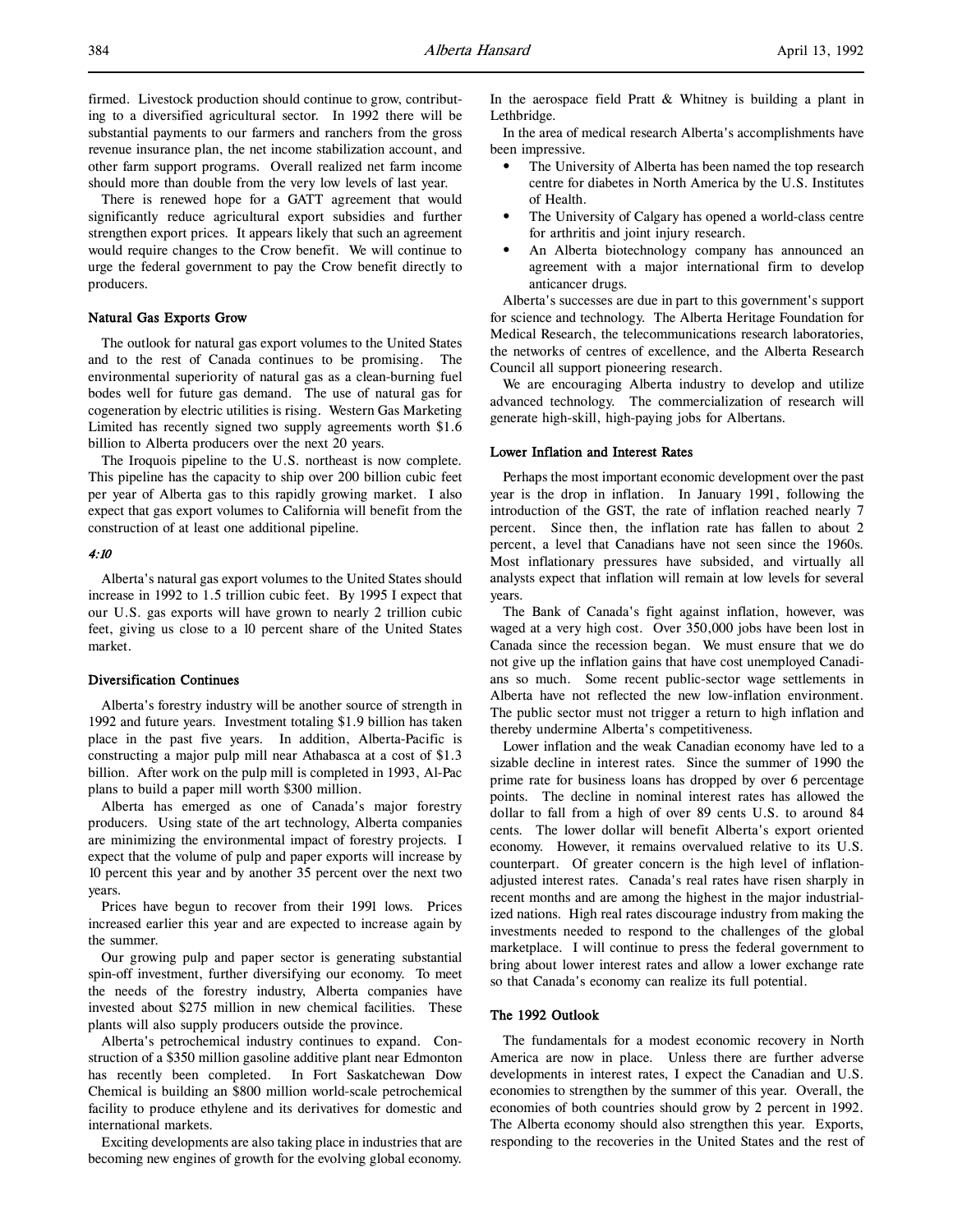Alberta's diversification will continue in 1992. I expect that Alberta businesses outside the energy sector will increase their real investment by nearly 10 percent this year. Oil and gas investment, however, is projected to decline by over 15 percent. As a result, total business investment is expected to increase by about 1 percent this year. The outlook for consumer-related spending should be brighter, provided Albertans' confidence in the economy improves. Lower interest rates have made houses, automobiles, and other consumer durables more affordable. The recently announced reductions in down payment requirements and changes in RRSPs have also made it easier to buy a house.

Taking into account these factors and the initiatives that I will be announcing in this budget, I expect Alberta's real gross domestic product to increase by 2.5 percent in 1992, to nearly \$67 billion. Our economy should create over 15,000 new jobs.

## Economic and Fiscal Strategy

Confidence is critical to economic growth this year. Albertans are taking a cautious approach to spending because they are concerned about their jobs. Businesses are waiting for better sales before they expand employment. Action is required to inject confidence and create jobs. However, the government faces a very difficult fiscal situation.

### Resource Revenue Shock

Alberta suffered a resource revenue shock last year. Natural gas prices were the major disappointment. Most analysts had expected gas prices to rebound last year. Instead, the average Alberta wellhead price dropped sharply, to about \$1.30 per thousand cubic feet, the lowest level in 15 years. Prices were almost 25 percent lower than estimated in last year's budget. Oil prices averaged about \$20.75 per barrel in U.S. funds, well below the budget estimate. The overvalued Canadian dollar compounded the weakness in energy prices. Reflecting the problems in the energy sector, bonuses and sales of Crown leases plummeted and corporate income tax revenues dropped sharply. Nonrenewable resource revenue in 1991-92 was down nearly \$1.2 billion from the '91 budget estimate, and corporate income tax revenue was \$200 million lower. As a result, the deficit was over \$1.5 billion last year.

Our 1992-93 fiscal plan assumes that there will be no recovery in resource revenue. A lower exchange rate and higher natural gas sales volumes will assist resource revenue this year. However, oil prices are likely to average only \$19 per barrel, down over 8 percent from last year. Natural gas prices are expected to decline by a similar percentage to about \$1.20 per thousand cubic feet. This means that the deficit will increase in '92-93.

# Choosing the Sensible Course

Some would argue that drastic action is required to offset the unexpected drop in resource revenue. That would be unwise this year. This government will not hurt Albertans by sharply raising taxes or slashing health, education, or seniors' programs when the economy is struggling.

Others would argue that massive government spending is required to strengthen Alberta's economy. This would be an even more serious mistake. We must not compound the fiscal problems resulting from low resource revenue by abandoning this government's tight control of spending. As Albertans and other Canadians have learned only too well, it is easy to add spending but very difficult to cut it.

This government has chosen the sensible course for these difficult times. As I said earlier, Mr. Speaker, the world economic slowdown has affected our economy and eroded Albertans' confidence. In addition, the resource revenue collapse has led to a serious fiscal imbalance. We have adopted a dual strategy to deal with the two problems, a struggling economy and large deficits.

- Our economic strategy addresses the current economic concerns of Albertans. This budget announces Economic Agenda '92. Our agenda has four initiatives to build confidence and create jobs. To keep the economy growing, we'll be forced to tolerate a high deficit this year.
- Our fiscal strategy addresses the fiscal imbalance over the medium term. We will introduce firm spending limits starting this year. We will continue to restructure programs and cut internal government operations.

 More could not be done this year without jeopardizing the economy. Tough choices lie ahead as we move to restore fiscal balance over the business cycle.

## 4:20 Economic Agenda '92: Confidence and Jobs

Mr. Speaker, I will first describe the details of Economic Agenda '92, our four-point plan to strengthen the Alberta economy and create more jobs for Albertans.

## 1. A Tax Cut for Albertans

At the First Ministers' Conference on the Economy Premier Getty proposed a co-operative approach among governments to spark economic growth. He was the only national leader to call for a personal income tax cut. The federal government responded by reducing federal income taxes in its February budget.

Mr. Speaker, this budget cuts provincial personal income taxes for Albertans. The Alberta basic income tax rate will be effectively reduced by one percentage point, starting with July paycheques. Our generous selective tax reduction will provide additional tax benefits to low-income Albertans. Our objective is to stimulate the economy as quickly as possible. This government will put \$35 million back in Albertans' pockets in this second half of '92. The combined provincial and federal tax reduction will total \$65 million this year. In 1993 our tax cut will be worth over \$70 million to Albertans. The Alberta and federal tax cuts combined will amount to over \$200 million next year.

This will be a powerful confidence builder for Alberta consumers, Mr. Speaker. Albertans will have more money to spend. More spending will mean more sales for businesses and more jobs for Albertans. We will put dollars in the hands of Albertans and let them make their own spending decisions. Albertans already pay the lowest personal income taxes in Canada. They do not pay a provincial retail sales tax. This budget enhances Albertans' already substantial tax advantage. Alberta will continue to be the best place in Canada to live and work.

### 2. Improving Alberta's Competitiveness

The intense global competition for manufacturing jobs requires that our corporate tax rates be competitive. Over the last few years the competitiveness of Canada's corporate tax system has been eroded. I am encouraged by the measures in the recent federal budget that reduce taxation of manufacturers and processors. Unfortunately, some provinces are likely to move in the other direction this year. One already has.

This government will spur investment and the creation of quality jobs for Albertans. The corporate income tax rate for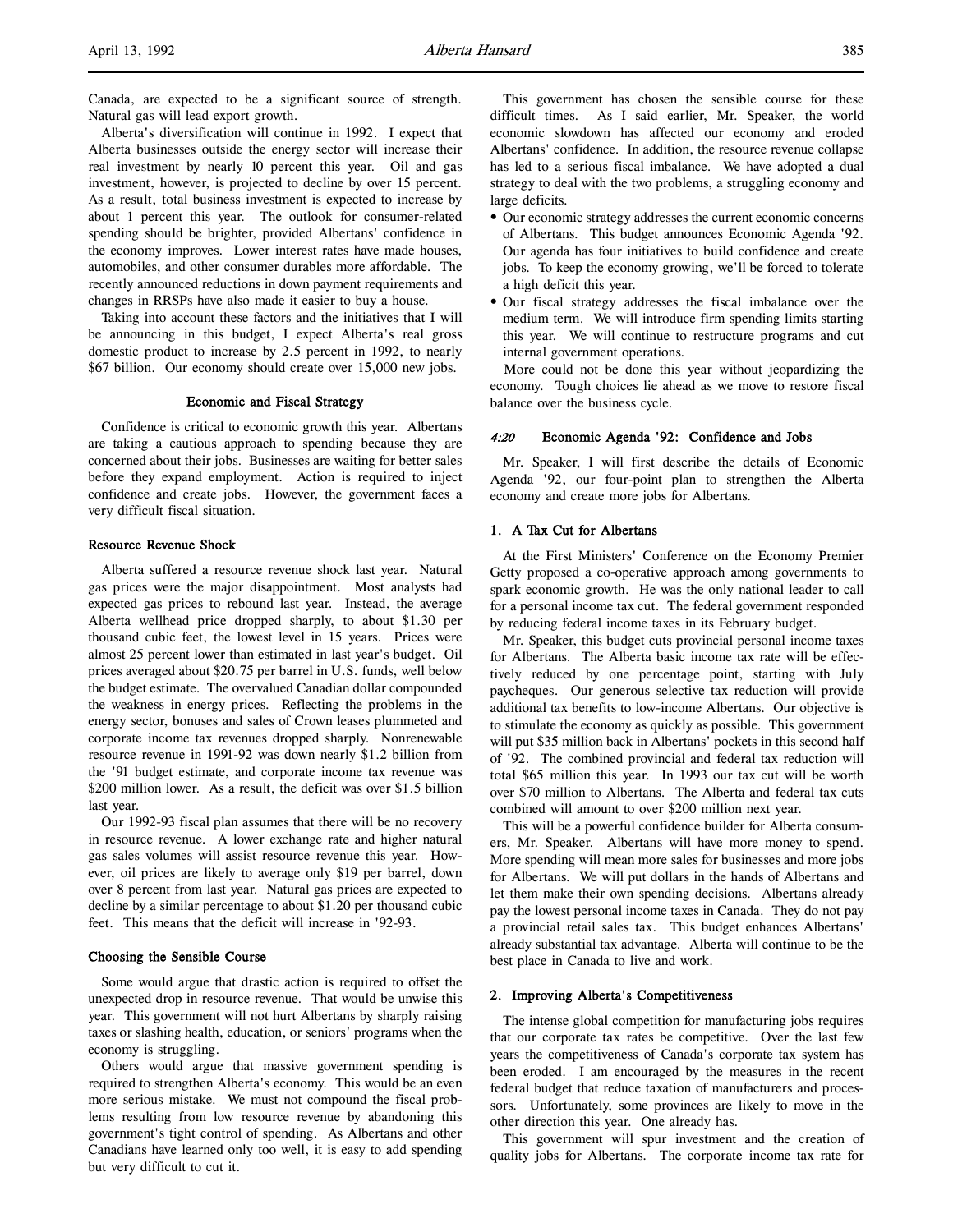large manufacturers and processors will be cut from 15.5 percent to 14.5 percent, in two stages. The reduction will be half a percentage point on July 1, 1992, and a further half a point on January 1, 1993. Smaller manufacturers will continue to benefit from Alberta's 6 percent tax rate for small businesses. We will also increase the capital cost allowance rate on purchases of manufacturing machinery and equipment from 25 percent to 30 percent, effective February 26, 1992. This parallels the change announced in the recent federal budget.

Our measures will reduce taxes on Alberta manufacturers by about \$7 million in '92-93 and \$15 million next year. This government is improving the competitiveness of our corporate income tax system. We are concerned, however, about the overall burden of commercial and industrial property taxes levied by municipalities, school boards, and the provincial School Foundation Program Fund. Alberta is the only province where machinery and equipment are included in the property tax base. We are reviewing possible changes as part of the local government financing review. As a first step, this government has frozen its mill rate on commercial and industrial property for this year.

## 3. Support for Small Businesses and Rural Alberta

This government is committed to working in partnership with our farmers, ranchers, and businesses. In November 1991 we announced additional support over 16 months for our agriculture industry. Through the end of '92-93 Alberta's commitment to the net income stabilization account program will cost \$40 million. We are providing nearly \$60 million to extend the Crow benefit offset program. An additional \$23 million has been committed to maintain grants under the Alberta farm fuel distribution allowance at 4 cents per litre for gasoline and 10 cents per litre for diesel fuel. In this budget we will provide \$91 million for Alberta's contribution to the gross revenue insurance program. This is nearly double last year's funding. Our total support for agriculture will exceed \$730 million in '92-93.

Last November we also introduced royalty holidays for oil wells drilled by March 31, 1993. By encouraging oil exploration and development, this program is assisting Alberta's energy producers and service companies.

In this budget I am pleased to announce Alberta's participation in the new western economic partnership agreements. A total of \$120 million will be provided over the next four years in cooperation with the federal government to encourage further diversification of our economy. This budget includes \$25 million for the first year of this program. The agreements will target support to selected priorities. Agriculture and food processing and geological research will be encouraged. Our expanding tourism, culture, and communication technologies will be assisted. Funding will be provided for businesses, community, and northern development. Reforestation and forest management will be expanded. Funding allocations for some of the agreements are still subject to final federal approval. This initiative will strengthen rural Alberta. Small businesses will be helped to expand their markets and take advantages of new opportunities.

### 4. Capital Works Job Creation

At the First Ministers' Conference, Premier Getty proposed that work-intensive capital projects be accelerated to provide jobs as quickly as possible. Alberta's municipal leaders have also recommended that high priority be given to investment in local public works. Mr. Speaker, I am pleased to announce a special Alberta local employment transfer. This year we will provide \$200 million in onetime per capita grants to municipalities to support infrastructure improvements and increase employment. This transfer represents the present value of the remaining payments that have been scheduled for the next five years under the Alberta municipal partnership for local employment. AMPLE has provided \$276 million already over the last six years to our local partners. This year's transfer fulfills our commitment to AMPLE. To finance the Alberta local employment transfer and help boost the economy, we will transfer a surplus of \$300 million from the Alberta Municipal Financing Corporation to the General Revenue Fund. This is the right time to use the surplus retained earnings to create jobs for Albertans.

Other major capital projects will also add to construction employment. We will provide \$68 million to continue construction of the new Grant MacEwan Community College campus in Edmonton and the professional faculties building at the University of Calgary. Over \$175 million will be spent to construct and modernize health facilities. Redevelopment of the Royal Alexandra hospital and the Cross Cancer Institute in Edmonton and the Holy Cross hospital in Calgary will continue. We will spend \$61 million on housing projects for senior citizens and lowincome Albertans. Over \$40 million of this expenditure will take place in rural Alberta, as will \$66 million in spending on irrigation and water management projects.

In total, this government will support \$1.4 billion of capital construction this year, an increase of more than 15 percent from '91-92.

## Economic Stimulus for Alberta

Mr. Speaker, Economic Agenda '92 will provide economic stimulus at a time when it is needed. We are assisting entrepreneurs and rural Albertans. We are improving the tax competitiveness of Alberta manufacturers. We are accelerating local employment initiatives. We are cutting Albertans' taxes. Our economic action plan will protect current jobs and provide new jobs for Albertans.

## 4:30 Protecting Essential Services

This budget also protects Albertans' essential services. Total funding for health, education, and social services will increase by 5 percent this year. As announced in January, health care institutions will receive a 4 percent grant rate adjustment in '92- 93. Schools and postsecondary institutions will benefit from a 3 percent grant rate increase. These increases exceed the expected inflation rate of about 2 percent. We're giving health and education organizations time to prepare for the new fiscal realities. Our resources are limited. Alberta taxpayers cannot afford open-ended programs where spending is driven solely by demand. We must continue to restructure our programs to control costs.

### Health Care: Maintaining Access and Affordability

Health care is the largest expenditure area of this government. In 1992-93 over \$4.3 billion will be spent to meet the health needs of Albertans. Health costs across Canada have more than doubled in the last 10 years. This rapid increase is threatening Canada's health care system. The problem has been compounded by the significant decline in federal support for health care. Our government is committed to protecting the universality of Alberta's health care system. This requires action to ensure that our system remains affordable. We are working with health organizations and professionals to manage available resources more efficiently and target those resources to the areas of greatest need.

Progress is being made. Two years ago we began implementing our new acute care funding plan. The plan reallocates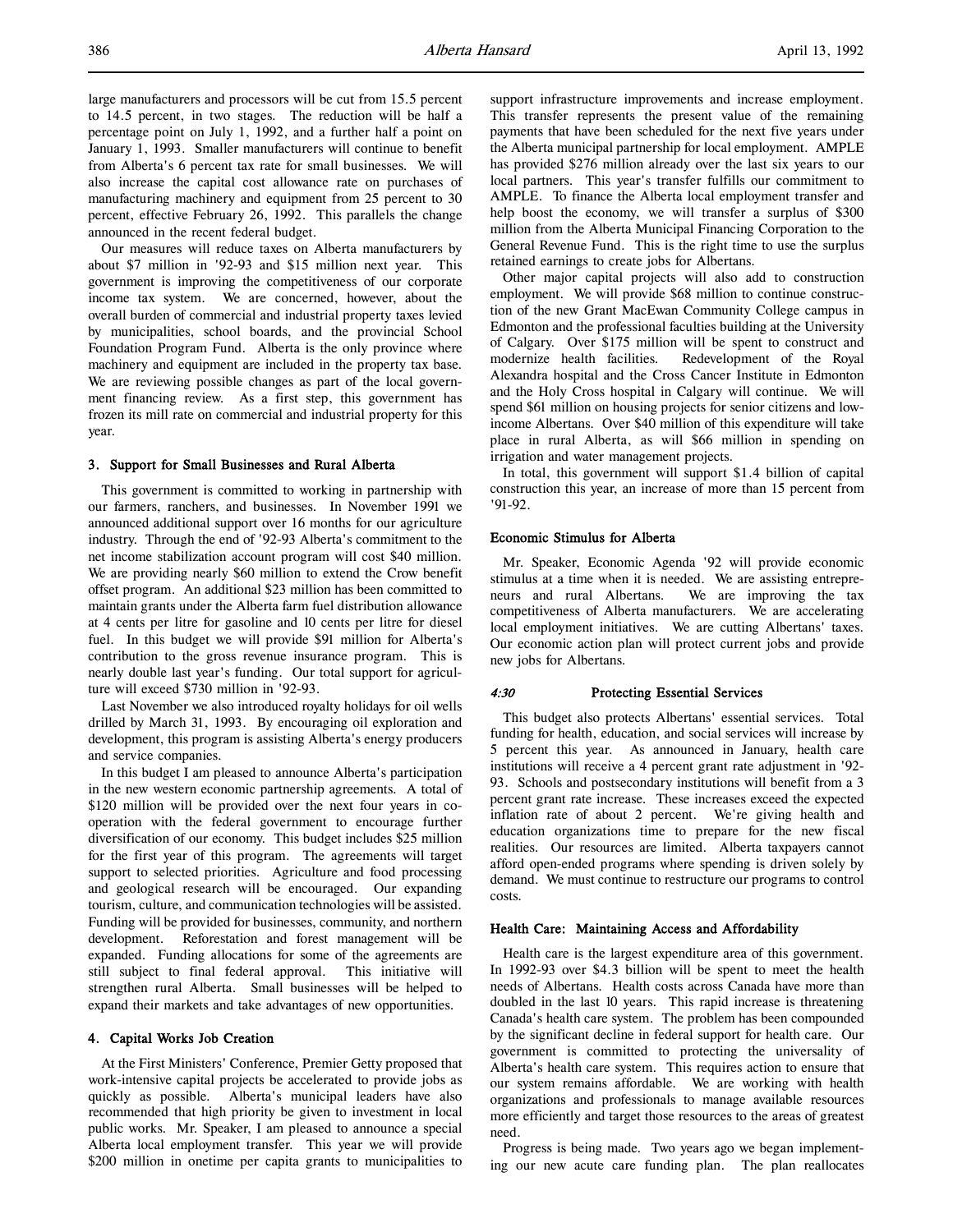funding among hospitals, based on the severity of patient needs, and rewards hospitals that make the most effective use of their resources. As a result, hospitals are consolidating administrative functions, eliminating unnecessary duplication of services, and reassessing their capital spending requests. Preventative and community care programs offer cost-effective alternatives to institutional care. In this budget we will increase funding for more home care by nearly 10 percent, to \$72 million.

The government has already reached an agreement with the Alberta Medical Association that puts an expenditure limit on insured medical services. The government and physicians will work together to control spending pressures while protecting the quality of care Albertans receive. In accordance with our policy that health care premiums must cover 50 percent of the cost of basic health services, premiums will increase on July 1, 1992. The new rates will be \$27 per month for singles and \$54 per month for families. This is an increase of less than 4 percent. Seniors and low-income Albertans will remain exempt from paying premiums.

Action is being taken to ensure an affordable and more efficient system of health services in Alberta, a system that will meet changing needs in the 1990s.

## Education: Meeting the Challenges

Quality education is critical to our long-term prosperity. Educational institutions must ensure that students receive the training needed to succeed in the rapidly changing economy. Canada spends more of its national income on education than almost all other industrialized countries. Alberta's total spending on education is the second highest per capita in Canada. This government's funding of basic and advanced education will exceed \$3 billion in '92-93. We must continue to improve the results that Albertans are getting for their tax dollars.

Provincial funding for education will be increasingly tied to performance. Far too many Alberta students fail to complete even a high school education. Beginning with the '92-93 school year, the province will introduce a two-count system for payments to school boards. Grants will be based on student enrollment not only at the start of the year but also near the end of the year. This will provide an incentive to keep students in school. We will also develop a new student information system. This system will enable the province and school boards to track and assess student performance more accurately.

This government is encouraging increased private support of our postsecondary institutions. The Universities Foundations Act, which was passed last year, provides more generous tax incentives for contributions for universities. Legislation will be introduced this session to extend these provisions to public colleges, technical institutes, and the Banff Centre. We must find new approaches that will improve the quality of education and training in Alberta within available resources.

### Help for Those in Need

Our social assistance program is facing serious cost pressures due to high in-migration and unemployment. Social assistance spending in 1992-93 is expected to reach \$940 million, an increase of more than \$220 million since the national recession began. The federal government has shifted more of the cost of helping the unemployed to the provinces. Ottawa has restricted eligibility for unemployment insurance and imposed a ceiling on federal cost sharing of social assistance programs in Alberta, British Columbia, and Ontario. The total cost to Alberta of this federal cap on social assistance payments will exceed \$80 million by the end of this year.

This government will continue to help Albertans in need; however, our ability to pay is not without limit. Available resources will have to be stretched further. We must continue to restructure our programs to keep them affordable. Changes to benefits under the supports for independence program will be implemented later this year while continuing our commitment to provide a basic level of support to those Albertans most in need. At the same time, we must make better use of our social assistance dollars to encourage clients to re-enter the work force. Disincentives and barriers to training and employment will be addressed.

Alberta seniors receive an unmatched range of programs and services. Many of these programs are unconditional and benefit seniors regardless of their income or need. As our population ages, the costs of these demand-driven programs are rising. At the same time, more people are retiring with comfortable incomes and considerable assets. We believe that after consultation with seniors, our programs can be adjusted in ways to ensure that our available funding is better targeted to those who require assistance. Albertans' tax dollars must be directed to those most in need.

## Meeting Special Needs

Despite our limited resources, Mr. Speaker, some special priorities require funding this year. In this budget we will

- increase funding of initiatives to deal with family violence by 25 percent to \$8.5 million,
- provide \$2.4 million more to continue foster care reforms,
- increase by almost \$10 million income support under the widows' pension and assured income for the severely handicapped programs,
- budget \$3.6 million more to expand community-based services to disabled persons,
- provide \$2 million to assist the town of Peace River and the residents affected by the recent flood, and
- add over \$6 million in funding to clean up abandoned industrial sites and conduct testing on possible Edmonton area waste disposal sites.

## Directing Resources to Essential Services

This government has reallocated resources to Alberta's essential services. Spending on health, education, and social services will rise by almost \$350 million this year, bringing the total increase since 1985-86 to \$2.2 billion. These programs now account for 70 percent of our program expenditure, compared to just over 60 percent seven years ago. Expenditure on other programs and government administration has been reduced by over \$400 million since 1985-86.

## Cuts in Federal Support for Essential Programs

Over the past decade the federal government has off-loaded part of its deficit problem onto the provinces. Ottawa has unilaterally cut federal cash transfers for health and advanced education on numerous occasions and has discriminated against provinces like Alberta on social assistance payments. In 1992-93 alone these federal actions will cost the Alberta government over \$850 million in lost revenue.

This severe erosion of federal support for Canada's most important programs is unacceptable. Clearly, new arrangements for fiscal federalism are required. Provinces must have the means to fulfill their constitutional responsibilities. The federal government has ignored provincial demands for reforms. I will continue to press hard for a transfer of additional tax room from the federal government to the provinces in exchange for a reduction in cash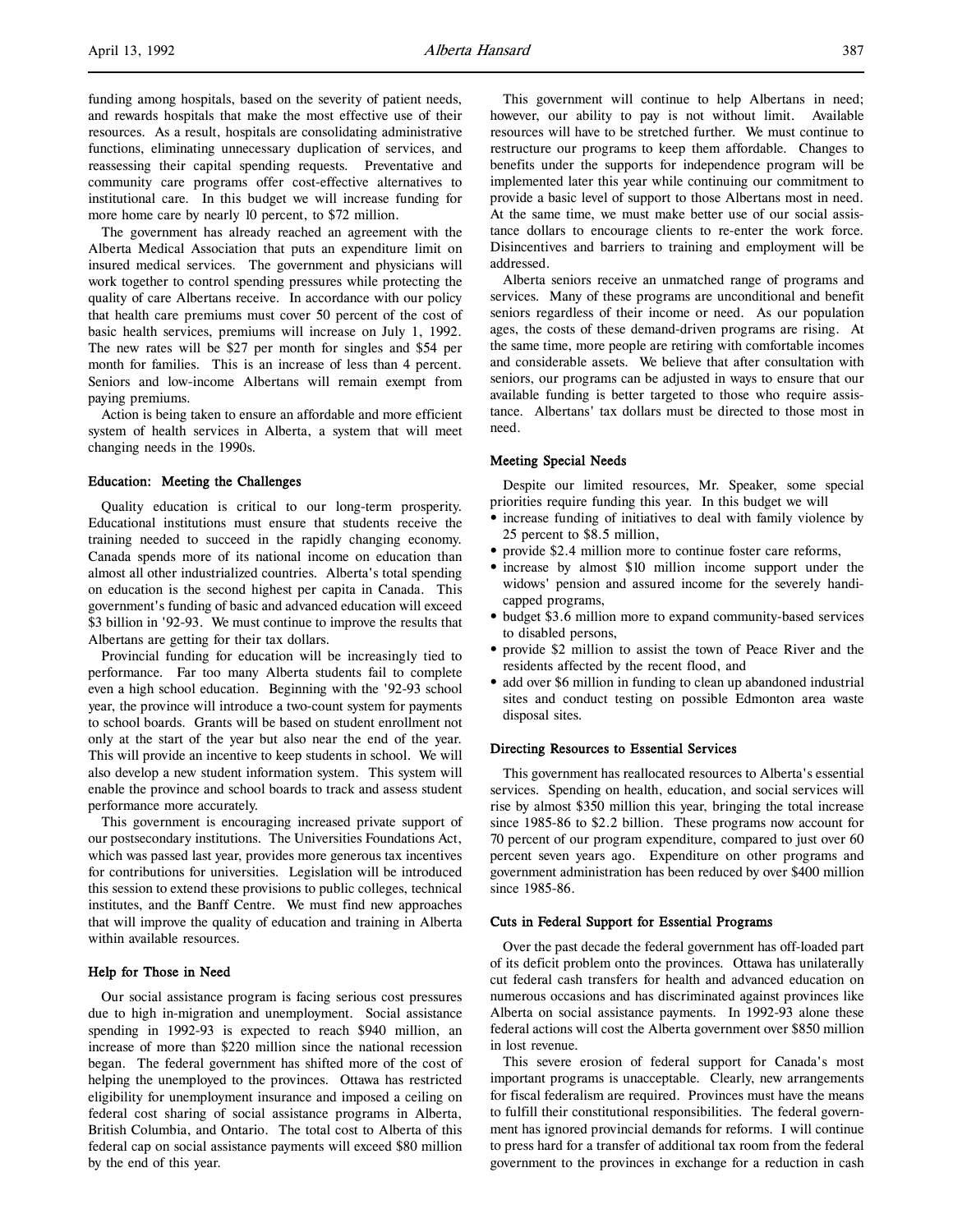transfers. This would place our essential programs on a more secure and stable financial basis.

# Restoring Fiscal Balance

Mr. Speaker, I have already described our economic strategy and plans to protect essential services in this transition year. I will now turn to the second major focus of this budget, restoring fiscal balance. The objective of our fiscal strategy is to bring expenditure in line with revenue over the medium term. As I said earlier, the '91-92 deficit was over \$1.5 billion. The deficit will increase again in '92-93 to nearly \$2.3 billion. This is clearly a very serious problem. The deficit must be tackled with determination and a strong collective will. The problem cannot be solved overnight.

The key difficulty has been resource revenue. After the energy price collapse in 1986-87, private-sector experts expected that oil and natural gas prices would return to an upward track within a year or two. By 1990-91 resource revenue had recovered by about \$1 billion, or 67 percent, from the low of four years earlier. We expected a further increase last year. This was based on the widely held view of energy experts that natural gas prices had bottomed out and would rebound in '91-92.

The experts were wrong, and so were we. Rather than increasing, natural gas prices dropped sharply last year. In addition, oil prices weakened more than expected in the wake of the Gulf war. As a result, resource revenue fell by over \$600 million in '91-92, wiping out more than one half the gain achieved since the revenue collapse in '86-87. Resource revenue will be a serious problem again this year. I do not expect any recovery from the decline of almost 25 percent last year. Resource revenue in '92-93 is forecast to be about the same as it was in 1988-89.

## 4:40

Other general revenue is also expected to be flat this year. Heritage fund investment income will be lower because interest rates have fallen, and we're not planning any major privatization initiatives. Excluding the Alberta Municipal Financing Corporation transfer, total revenue is forecast to fall by \$461 million in '92-93 on top of the \$621 million decline last year. Total revenue will be almost 10 percent lower than it was two years ago.

Alberta is not alone in facing budget problems. Virtually every Canadian government is confronting a difficult fiscal situation. However, the reasons for their deficits are not the same as in Alberta. The revenue of other governments has grown on average by 7 percent per year since 1985-86, compared to an increase of just 1.5 percent per year in Alberta. The strong revenue growth elsewhere did not lead to balanced budgets because program expenditure grew almost as fast as revenue.

### Expenditure Management Record

This government's tough expenditure management has kept spending in check. Since 1985-86 we have limited program spending growth to just 2.3 percent per year. Other governments in Canada have increased their program expenditure almost three times faster on average. We held program expenditure almost flat last year. It was only 0.4 percent above the '90-91 level, due in part to our November restraint program.

This year program spending will increase by 2.3 percent. We are providing the funding necessary to stimulate the economy and support our essential social programs. Spending growth in '92-93 will be the same as the average annual increase in our program expenditure since 1985-86. This government has the best

expenditure management record of any in Canada. Mr. Speaker, we have worked hard to get the best value for the taxpayer's dollar.

### Hiring and Salary Freeze

In November 1991, when it was clear that a fiscal correction was necessary, Premier Getty announced an in-year restraint program to control government administrative costs. The measures started at the top. The salaries and allowances of MLAs, cabinet ministers, and the Premier have been frozen since April 1, 1989. The freeze was extended to March 31, 1994. As a result, the salaries and allowances of elected officials will be frozen for a total of five years. Other actions included

- a one-year freeze on civil service management salaries,
- a one-year freeze on hiring for salaried positions, and
- cuts in discretionary spending, including travel and hosting.

In this budget, Mr. Speaker, I am announcing further actions to cut internal government operations as part of our plan to restore fiscal balance. The hiring freeze and management salary freeze will be extended to March 31, '93.

# 1,000 Government Positions Cut

Employment in the civil service will be cut by about 1,000 fulltime equivalent positions this year. Because of the hiring freeze we expect only minimal layoffs. More than 2,000 permanent positions for which funding was cut in this or previous years will be eliminated. This will ensure that the positions are not filled when the hiring freeze ends. Including this year's reduction, provincial government employment will have been cut by close to 4,400 full-time equivalent positions since '85-86. The Alberta civil service will be smaller in '92-93 than it was 15 years ago.

### Wage Restraint

All public-sector employers and employees must recognize the new low-inflation environment and act accordingly. This government has shown leadership by its freeze on the salaries of both elected and management officials. I welcome the action by some local authorities that followed our lead. However, a few school boards have agreed to wage increases far above inflation. A recent arbitration award in the health sector is also a concern. These contracts must not set a pattern for other public-sector wage increases. This government will not ask provincial taxpayers to fund excessive contract settlements by local authorities.

## Pension Reform

Last July the government released its proposals for reforms to the five pension plans administered by my department. After extensive consultations, the government, pension boards, and major stakeholders reached agreement last month on changes to the two largest plans, the local authorities and public service pension plans. Consultations are continuing on changes to the other three government-administered pension plans. Updated actuarial estimates for all plans and the new financing agreements for the two largest plans will cut the unfunded liability from \$5.5 billion to \$1.2 billion, a reduction of \$4.3 billion. This major accomplishment enhances Alberta's fiscal position and safeguards provincial taxpayers.

Changes are also being made to the MLA pension plan. Pension contributions by MLAs will be increased by 33 percent. Former cabinet ministers and other elected officials will not be allowed in the future to receive Alberta pensions while still sitting in the Legislative Assembly or holding a government appointment.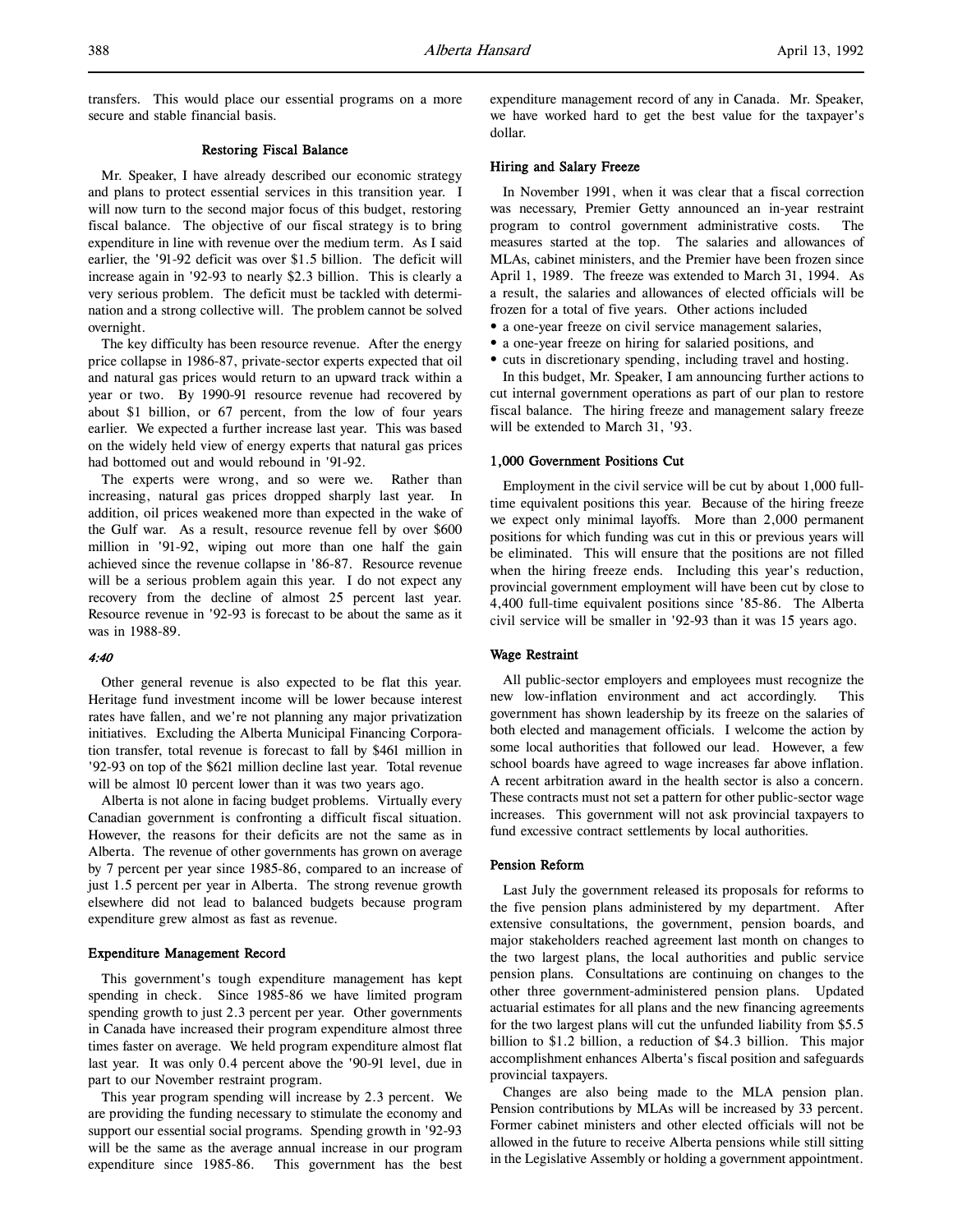### Government Offices and Agencies Cut

To downsize government, we are reviewing the need for existing offices, boards, agencies, commissions, committees, and task forces. Last year we discontinued the Electric Energy Marketing Agency, the advisory council on career development, and the McDougall Centre advisory committee. We also consolidated several boards and committees with other organizations. These included the Historic Sites Board, the Alberta Fish and Wildlife Advisory Committee, the Alberta Integrated Planning Advisory Committee, and three arts foundations. This year, Mr. Speaker, we will close the Alberta government office in Los Angeles. In addition, all appointments to boards and task forces will be reduced by 10 percent where permitted by legislation.

## Travel and Hosting Spending Down

In 1985-86 expenditure on travel and hosting totaled \$66 million. Despite significant increases in prices, we have cut travel and hosting by more than 20 percent, or \$14 million. Further steps will be taken in '92-93 to control travel costs. All out-of-country travel by ministers or civil servants will require approval by Treasury Board. Vehicle mileage allowances will be frozen. The restraint on travel spending announced in November will continue in the '92-93 fiscal year.

## Publication Costs Slashed

The government produces a wide range of publications, including annual reports of government departments, agencies, and Crown corporations. All publications will be reviewed to determine if they are still needed. Production costs will be cut. Glossy, full-colour annual reports will be eliminated. The number of copies printed will be reduced. Our objective is to reduce the cost of government publications by 50 percent. We will balance the need to reduce costs with the public's need for information on government programs and operations.

## Reducing the Cost of Government

Overall, funding for 11 departments and 14 government agencies, boards, and commissions will be cut in '92-93. Half of the government departments will spend less than they did in 1985- 86.

### Legislated Spending Limits

Mr. Speaker, to reinforce our commitment to expenditure management, this government will introduce spending control legislation during this session. The legislation will set firm limits on government spending. Growth in ordinary program spending, including any in-year increases from special warrants, will be limited to 2 and a half percent this year, 2 and a quarter percent next year, and 2 percent in '94-95.

In each year's budget the increase in ordinary program expenditure over the previous year's forecast will have to be less than the legislated limit. After the budget is approved, special warrants will not be allowed to increase spending authority beyond the limit. If a spending increase that would exceed the annual limit is required, the government would have two choices: reduce other spending authorizations to offset the increase, or recall the Legislative Assembly to approve a special supplementary appropriation.

# 4:50

The expenditure limits will ensure that Alberta does not fall into the trap of spending more when revenue improves. We will not allow what happened to other governments to happen here. Mr.

Speaker, additional revenue will go directly to improving the bottom line. Periodic financial statements will be published to keep Albertans informed about the government's finances. The legislation will keep our taxes low. Increased spending in one area will have to be accompanied by cuts in other areas. The best way to guarantee taxpayers value for their money is to place legislated limits on spending.

## Tough Choices Ahead

The spending limits will be a maximum, not a floor. We are determined to eliminate the deficit over the business cycle. Revenue growth of 6 percent per year on average is about the most that can be expected from growth in the economy unless energy prices climb sharply, Mr. Speaker. That would not be enough to balance the budget by 1996-97 if expenditure rises at the legislated rates. A further fiscal correction of \$1.1 billion, or \$275 million per year, will be required. Generating an additional \$1.1 billion in revenue would require major tax increases. For example, personal income taxes would have to be increased by one-third or fuel taxes increased by 20 cents per litre.

This government will seek a better solution. If revenue growth is not sufficient, we believe Albertans would prefer even tougher controls on expenditure than specified in the legislation. After seven years of tight control, there are no easy places left to make large cuts in spending. Every program is considered important by those who receive the benefits. Health, education, and social services are already being restructured. Other programs and government administration have been slashed by over \$400 million since 1985-86. Cost savings will have to be sought in all programs. Sacrifices will be required from all Albertans. The government will ask Albertans for their advice on what services should be reduced or ended. The Premier has directed ministers and government MLAs to consult their constituents and report back on how best to achieve our objectives. We will work together with Albertans to restore fiscal balance.

### Economic and Fiscal Renewal

In summary, Mr. Speaker, this budget sets out a medium-term strategy to eliminate the deficit. This budget

- cuts the size and cost of government overhead,
- continues the restructuring of essential programs, and
- proposes firm legislated limits on spending.

This budget also takes immediate action to strengthen the Alberta economy. Our Economic Agenda '92

- enhances the competitive position of our manufacturers,
- assists small businesses and rural Alberta,
- provides \$200 million for local infrastructure, and
- cuts Albertans' personal income taxes.

Mr. Speaker, this budget builds confidence and creates more jobs for Albertans.

The future is bright for Alberta. The inflow of investment and people into our province shows that this is the place to be. Albertans pay the lowest taxes and keep more of their income than residents of other provinces. Our people services meet the needs of Albertans. I am certain, Mr. Speaker, that in partnership with Albertans, we can make the necessary choices for a stronger Alberta.

MR. SPEAKER: The Leader of the Opposition.

MR. MARTIN: Mr. Speaker, I beg leave to adjourn debate. [interjections]